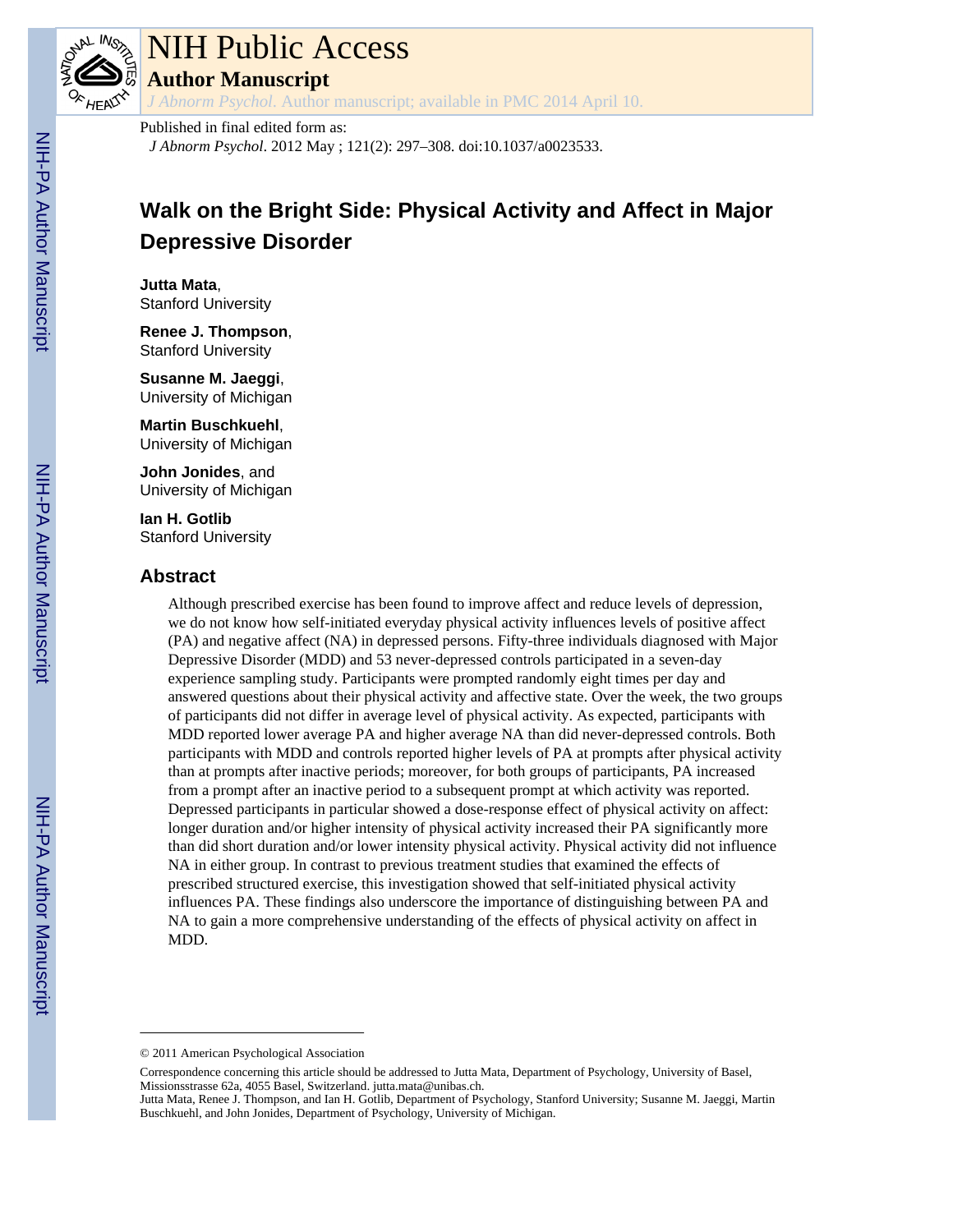# **Keywords**

depression; experience sampling; positive affect; negative affect; exercise

Major Depressive Disorder (MDD) is among the most prevalent of all psychiatric disorders and is associated with enormous personal, familial, and societal costs (Birnbaum et al., 2010). Recent estimates indicate that almost 20% of the American population, or more than 30 million adults, will experience a clinically significant episode of depression during their lifetime (Kessler & Wang, 2009). MDD is in large part an affective disorder; indeed, the Diagnostic and Statistical Manual of Mental Disorders IV (*DSM–IV*) criteria for MDD implicate dysregulated affect as a cardinal symptom of depression. Individuals diagnosed with MDD also use alcohol, nicotine, or illegal drugs (e.g., Merikangas et al., 1996; Sullivan, Fiellin, & O'Connor, 2005), arguably in an attempt to regulate negative mood (e.g., Abraham & Fava, 1999). Another, more positive, behavior that is receiving increased attention as a potential "mood regulator" in individuals with MDD (and in the general population) is engaging in physical activity. In this context, several researchers have found that engaging in acute exercise increases positive affect (PA), particularly if PA before exercising was low (see Reed & Ones, 2006, for a meta-analysis).

Treatment studies using both unselected and clinical samples have found that engaging in prescribed structured exercise significantly reduces levels of depressive symptoms (for meta-analyses see Conn, 2010; Lawlor & Hopker, 2001; Mead et al., 2009). Indeed, effect sizes comparing intervention and control groups in these meta-analyses were 0.37 in the unselected samples and ranged from 0.82 to 1.1 in the clinical samples, making the effects of exercise comparable to those obtained with cognitive therapy. Although these are large effect sizes, the authors of these meta-analyses noted that methodological difficulties, such as lack of adequate concealment of randomization, lack of blinding, and lack of follow-up assessments beyond the intervention period, make it difficult to determine the true effect size of exercise treatment on reducing depressive symptoms. Moreover, in many of the studies the criterion for "improvement" or "positive outcome" is not clearly specified. For example, several investigations used total scores on the Beck Depression Inventory – II (BDI; Beck, Steer, & Brown, 1996; Steer, Ball, Ranieri, & Beck, 1999) to assess the effects of the intervention on depressive symptoms. It is not clear from a single total score, however, which aspects of depressive symptomatology (e.g., positive or negative affect) are changing in response to exercise or physical activity. Finally, the large majority of these studies examined the effects of prescribed or supervised exercise, raising the question of whether these results are generalizable to individuals without access to personal exercise prescription or supervision.

The present study was designed to address a number of these limitations. For example, we assessed both PA and negative affect (NA) to gain a better understanding of the mechanisms by which physical activity might lead to improvement in depression (i.e., by increasing PA vs. decreasing NA). Most of the previous studies examining the relation between exercise and affect have focused on negative psychological states. It is important to note, however, that positive affective states have been found to influence health; for example in unselected samples, positive mood has been found to predict job satisfaction and productivity (George & Brief, 1992) and improved immune function (Cohen, Doyle, Turner, Alper & Skoner, 2003). Few studies have examined mood effects in the context of physical activity in participants with MDD. For example, of the 158 studies that Reed and Ones (2006) included in their meta-analysis of the relation between acute exercise and affect, only two explicitly studied participants with MDD (Bartholomew, Morrison, & Ciccolo, 2005; Bodin &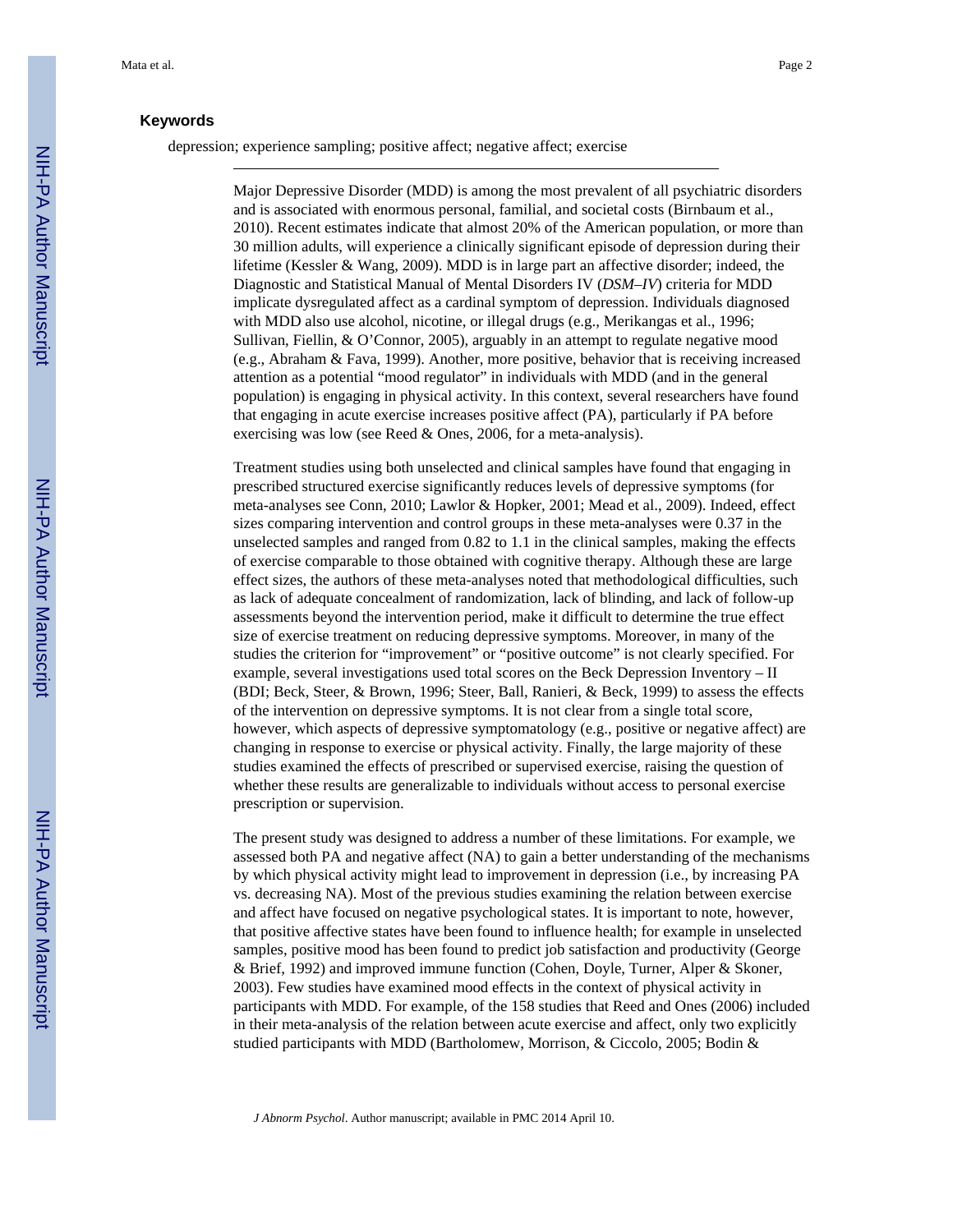Martinsen, 2004), and these studies had small samples and/or did not include a nondepressed control group.

Given that lower levels of PA before exercise predict a larger change in affect postexercise (cf. Gauvin, Rejeski, & Reboussin, 2000; Reed & Ones, 2006), it is possible that the effect of physical activity on affect in depressed individuals is stronger than that in healthy control participants. A consideration of specific psychological and biological factors might also lead to a prediction of a stronger effect of exercise on affect in depressed than in nondepressed individuals. For example, physical activity has been linked to increased self-efficacy and improved self-esteem (Bodin & Martinsen, 2004), distraction from negative thoughts (Bahrke & Morgan, 1978; Morgan, 1985), and improved retrieval of positive thoughts (Clark, Milberg, & Ross, 1983). Because these constructs have been found to be aberrant in depressed individuals (e.g., Gotlib & Joormann, 2010; Phillips, Hine, & Thorsteinsson, 2010 for reviews), improving functioning in these domains might have a stronger and more sustained influence on affect in MDD than in control participants. From a more physiological perspective, exercise has been found to stimulate growth of nerve cells and the release of proteins known to improve both the health and survival of nerve cells, such as brain-derived neurotrophic factor (BDNF; e.g., Cotman & Berchtold, 2002). Importantly, higher levels of physical activity have been shown to be associated with fewer depressive symptoms, particularly in girls with at least one met-allele of the BDNF-gene - which is associated with less BDNF protein release in the brain and higher depressive symptoms compared with girls with the same genotype who engage in little exercise (Mata, Thompson, & Gotlib, 2010). Thus increased BDNF protein release might also be a mechanism that may explain why people who experience more depressive symptoms could report higher PA and/ or lower NA after being physically active.

In contrast to previous investigations, this study also examines physical activity as it occurs in everyday life instead of supervised exercise bouts. Whereas exercise refers to a subset of physical activity that is planned, structured, repetitive, and purposeful with the goal of achieving improved physical fitness, physical activity refers to all body movement that results in energy expenditure beyond resting expenditure (see Thompson et al., 2003, for a definition of these terms). Differentiating exercise from physical activity, and specifically studying everyday physical activity in individuals with MDD, is particularly important given the difficulty of motivating depressed individuals to engage in and maintain a program of exercise (e.g., Palomo, Beninger, Kostrzewa, & Archer, 2008).

Previous studies have examined the effects on affect and depressive symptoms of single "bouts" of exercise and of the total amount of exercise per day or per week. Few investigators have examined the possibility that there is a dose-response relation between intensity or duration of physical activity and improvement in mood or depressive symptoms. The results of Dunn, Trivedi, & O'Neal's (2001) meta-analysis indicate that there may be a dose-response relation between physical activity and improvement in mood, underscoring the importance of examining the effects of duration and intensity of physical activity on affect. In the present study we examine the influence on affect not only of the occurrence of physical activity but also of the intensity and duration of activity.

An ideal method to assess the frequency, duration, and intensity of physical activity and affect in a natural environment is experience sampling, in which participants are prompted by a hand-held device to respond to questions several times per day. This procedure avoids errors associated with long time intervals between measurements (Wadden, Stunkard, & Smoller, 1986) and with biases of participants when recalling information such as feelings they experienced or activities in which they engaged (Eisenhower, Mathiowetz, & Morgenstein, 1991). To date, however, few experience sampling studies have assessed both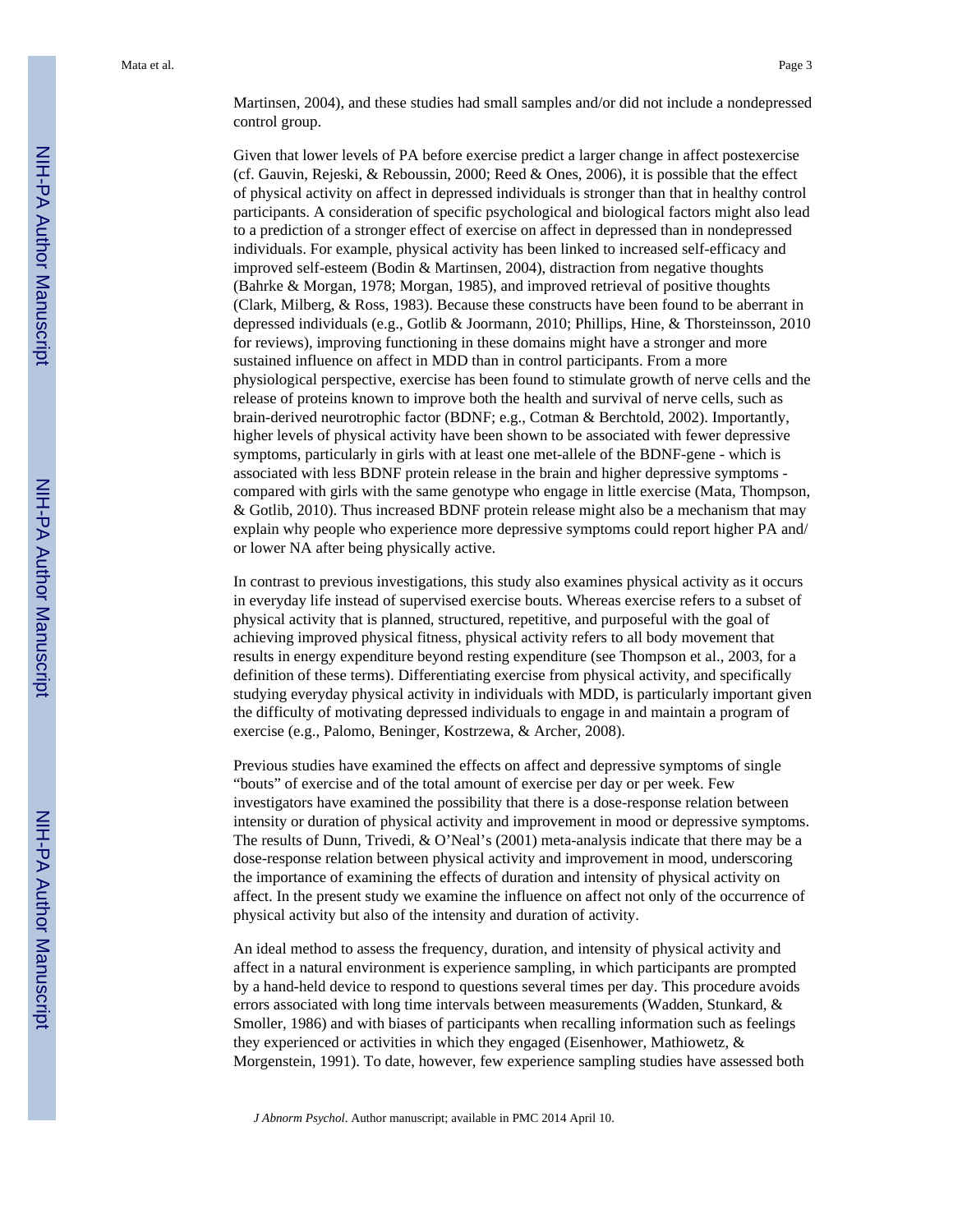physical activity and affect. Gauvin and her colleagues examined the association between affect and engaging in physical activity in healthy middle-aged women using experience sampling (Gauvin, Rejeski, & Norris, 1996; Gauvin, Rejeski, & Reboussin, 2000). They found increased PA and decreased NA after engagement in physical activity, particularly if the women were experiencing lower PA before engaging in physical activity. In contrast, Focht, Gauvin, and Rejeski (2004) did not find an association between physical activity and PA or NA in older adults with knee arthritis. Interestingly, Dunton, Atienza, Castro, and King (2009) found that neither PA nor NA predicted subsequent engagement in moderate or strenuous physical activity in healthy older adults. Giacobbi, Hausenblas, and Frye (2005) showed that exercise was associated with increased PA and decreased NA in college students, and Kanning and Schlicht (2010) reported that episodes of daily activity such as walking or gardening increased PA as well as calmness and energetic arousal.

In sum, no study has examined the effect of self-initiated physical activity or exercise on mood over the course of an experience sampling week in clinically depressed individuals. Furthermore, the intensity of physical activity and the possibility of a dose-response relation between physical activity and affect have received little attention. In the present study we used experience sampling to examine the relation between self-initiated physical activity on PA and NA in individuals diagnosed with MDD and healthy controls at various times of day over the course of a week. Because individuals diagnosed with MDD experience diminished pleasure in many activities, in addition to fatigue or loss of energy, we expected that participants with MDD would engage in less physical activity than would healthy controls. We also hypothesized that self-initiated physical activity would be linked with affect. More specifically, for both depressed and control participants we expected that physical activity would be associated concurrently with higher PA and lower NA, and that engaging in physical activity at one prompt would predict higher levels of PA and lower levels of NA at the subsequent prompt. We predicted further that a higher dose of physical activity (i.e., stronger intensity and longer duration) would be associated with a larger increase in PA and a larger decrease in NA. We also expected a larger postactivity change in both PA and NA in individuals diagnosed with MDD than in healthy controls. Finally, because most studies in this area have not examined the role of affect in predicting subsequent engagement in physical activity, we wanted to explore this question as well.

# **Method**

# **Participants**

A total of 128 participants were recruited for this study from the communities surrounding the University of Michigan and Stanford University through advertisements posted online (e.g., Craigslist) and at local agencies and businesses in the community (e.g., bulletin boards). Of those, 12 were excluded because of equipment failure, seven because they had a BDI score that was out of range for eligibility (see below) or because they were in partially remitted depressive episodes, and three because they responded to less than one third of the prompts (see Moberly & Watkins, 2008 for a similar procedure), leaving a final sample of 106 individuals (74 women and 32 men). Fifty-three of these participants were diagnosed with MDD (38 female, 15 male) based on the Structured Clinical Interview for the *DSM– IV–R* (SCID; First, Spitzer, Gibbon, & Williams, 2001) and 53 were classified as healthy controls (36 female, 17 male). Depressed participants had to meet current *DSM–IV* criteria for MDD and have a score of 14 or higher on the BDI. They were excluded if they met criteria for Bipolar Disorder, for any psychotic disorders, or for substance dependence within the last six months. Healthy controls could not have had a past or current diagnosis of MDD or any other mental disorder and had to have a BDI score of 9 or lower. All participants were native English speakers. Participants provided informed consent and were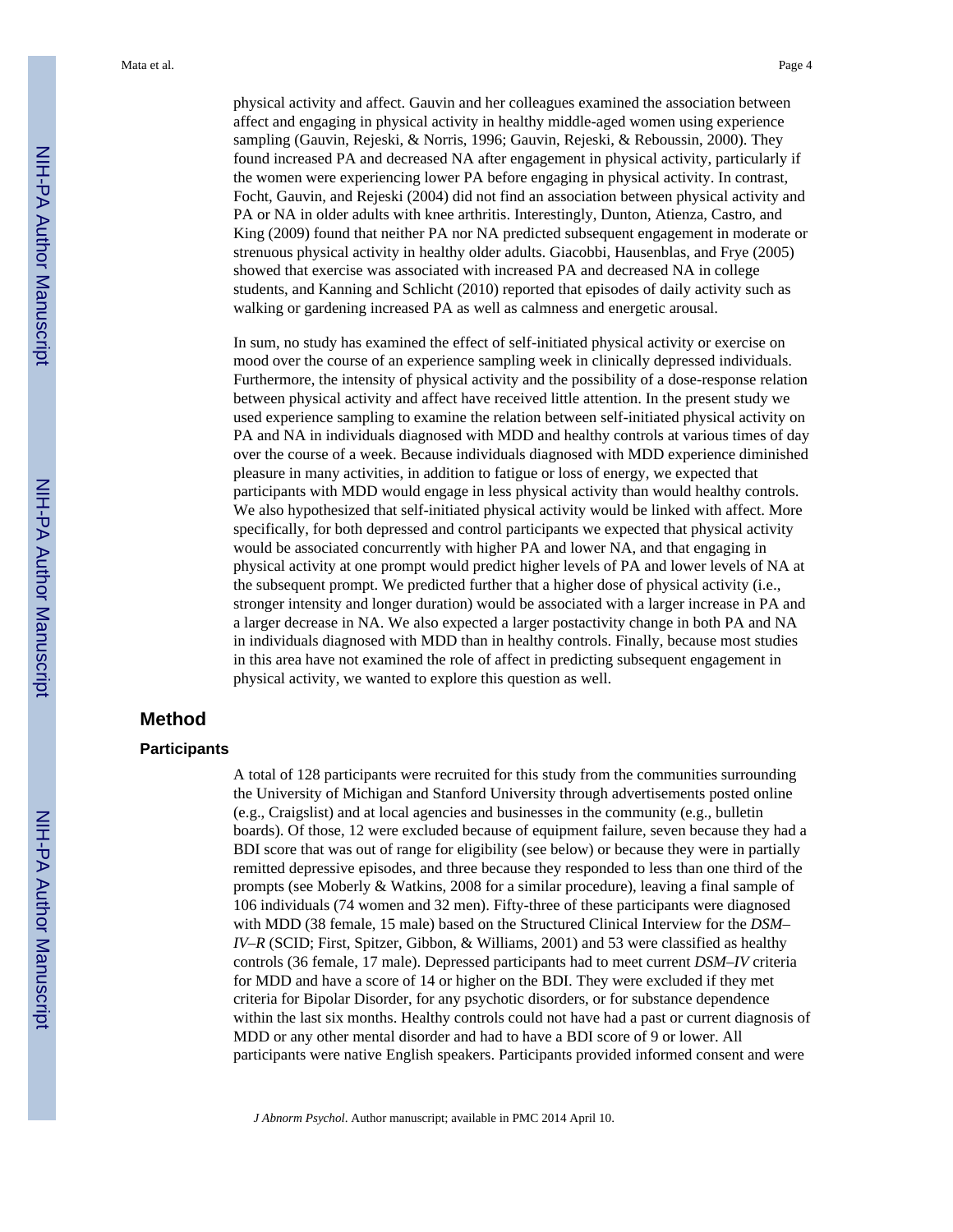compensated for their participation in the study, with an extra incentive for responding to more than 90% of the prompts. The Institutional Review Boards at both the University of Michigan and Stanford University approved the study.

#### **Design and Procedure**

Participants were administered the BDI and the SCID during their first session. Graduate and postbaccalaureate students with extensive training conducted the structured clinical interviews. All interviewers must have demonstrated a solid understanding of psychopathology and diagnostic issues, such as learning *DSM–IV–TR* criteria, studying the training manual and videotapes, making blind ratings of recorded interviews, and roleplaying interviews. Diagnostic reliability was continually assessed by randomly selecting and rerating recorded interviews. Our team of interviewers has achieved excellent interrater reliability for a major depressive episode  $(k = .93)$  and for classifying participants as nonpsychiatric controls (*k* = .92; Levens & Gotlib, 2010).

If participants were eligible based on SCID criteria, they were invited to a second session in which they completed questionnaires and a battery of tasks assessing working memory (results not reported here). At the end of this session, participants were given a Palm Pilot z22 that prompted them eight times each day between 10 A.M. and 10 P.M. for a total of seven to eight days. Prompts occurred at random times within eight 90-minute windows per day; thus, prompts could occur sometime between a couple of minutes and almost three hours apart. After participants were prompted they had a maximum of three minutes to respond to the questions on the Palm Pilot; otherwise, the Palm Pilot would hibernate until the next prompt. Data were collected using the Experience Sampling Program 4.0 (Barrett & Feldman Barrett, 2000). Participants returned the palm after the week and were compensated for their participation.

#### **Measures**

In this study we assessed PA and NA by asking participants to rate each of 11 statements, such as "I feel anxious right now," on a four-point scale from "not at all" to "a great deal." The affect words (anxious, sad, disgusted, angry, guilty, ashamed, happy, frustrated, excited, alert, and active) were drawn from various sources, including the Positive Affect Negative Affect Scale (Watson, Clark, & Tellegen, 1988) and Ekman's basic emotions (e.g., Ekman, Friesen, & Ellsworth, 1972). To examine the factor structure of these 11 adjectives, we conducted a principal components analysis with varimax rotation. Two components had eigenvalues over Kaiser's criterion of 1 and explained 67.8% of the total variance. Factor 1, composed of the adjectives assessing NA, explained 45.8% of the variance, and Factor 2, composed of the adjectives assessing PA, explained 22.0% of the variance. Reliability for the NA factor was  $\alpha = .92$ , and for the PA factor was  $\alpha = .83$ .

To assess physical activity, we asked participants at each prompt "Were you physically active since the last beep?" If they responded affirmatively, we asked them to respond to three follow-up questions: (1) "How long were you active?" with options from 5 to 120 minutes; (2) "What kind of activity did you engage in?" with options of "mild activity (minimal effort; e.g., easy walking, yoga)," "moderate activity (not exhausting; e.g., fast walking, tennis)," and "strenuous activity (heartbeats rapidly; e.g., running, basketball)", and (3) "What activity did you engage in?" where - dependent on their previous answer participants could pick from a list of mild, moderate, or strenuous activities such as badminton, volleyball, swimming etc. Participants were asked to report activities that lasted at least 5 minutes; thus, shorter bouts of activity, such as walking down an office hallway, were not reported. The questions were adapted for the experience sampling methodology from the Godin Leisure-Time Exercise Questionnaire (Godin & Shepard, 1985). Experience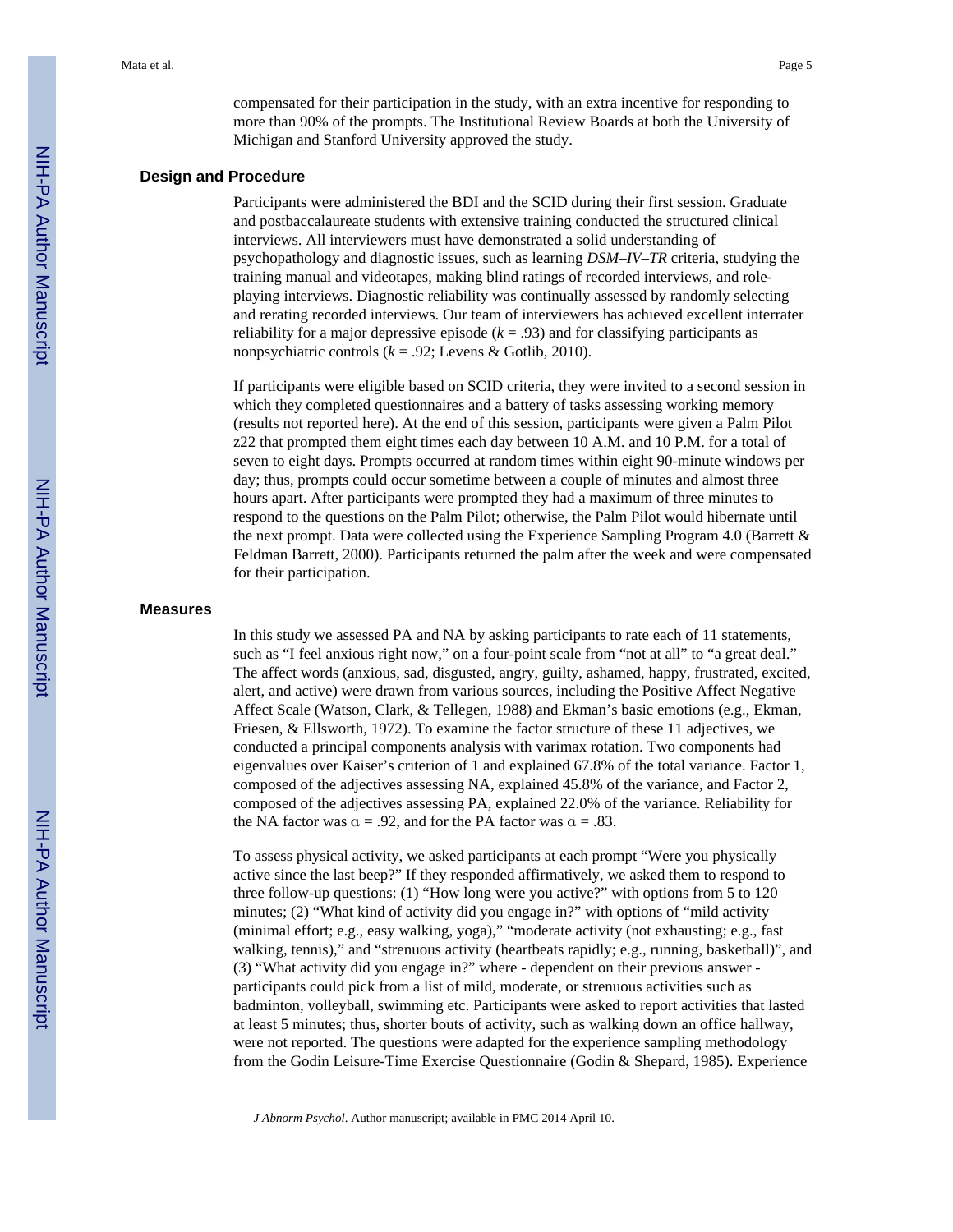sampling questions have been shown to be significantly correlated with objective measures of activity. For example, Grossman, Deuring, Garland, Campbell, and Carlson (2008) reported a correlation of .53 between week-long accelerometry data and the Godin Leisure-Time Exercise Questionnaire completed with respect to the accelerometer week. Similarly, Dunton, Whalen, Jamner, Henker, and Floro (2005) found that a measure of heart rate was highly correlated with experience sampling diary reports of various types of exercise intensity in adolescents.

As described above, if participants endorsed being physically active at a prompt, they were asked to respond to three additional questions. To examine whether having to answer additional questions led participants to decrease their reporting of physical activity over the course of the assessment week, we correlated the number of the assessment day (1 for the first assessment day, 2 for the second assessment day, etc.) with the number of times participants reported having been physically active each day. There was no significant relation between day of assessment and endorsements of being physically active over the week  $(r = -0.03, p = .34)$ , indicating that the question format did not influence reports of physical activity.

# **Statistical Model**

Because of the nested structure of our data, in which prompts are nested within days, which in turn are nested within person, we used multilevel modeling for our analyses (program version HLM 6.08). Hierarchical linear modeling (HLM; also referred to as multilevel random coefficient models) is an extension of the regression approach. HLM analyzes data separately at the level of prompts and at the level of participants, allowing us to test relations among both within- and between-level data without violating standard assumptions of independence. Importantly, HLM accommodates missing data (not all participants responded to all prompts) and unequal time intervals between prompts (Nezlek, 2001). We used a two-level model with prompts nested within participants.<sup>1</sup>

# **Results**

The Results section is divided into three parts. In the first part, after describing the demographic and clinical characteristics of the sample, we present data concerning the number of prompts to which participants responded and their levels of affect and activity over the experience sampling week. In the second part, we report concurrent associations between physical activity and affect, examining whether affect on prompts or days with physical activity differed from affect on no-activity prompts or days. In the third section, we describe time-lag effects, that is, changes in affect from one prompt or from one day to the next as a function of engaging in physical activity. We also examine the trajectory of affect before and after a bout of physical activity. In all of these analyses we compare the functioning of depressed and never-depressed control participants.

#### **Demographic and Clinical Characteristics of Participants**

Demographic and clinical characteristics of the participants are presented in Table 1. Participants recruited from the Stanford and Michigan communities differed with respect to age [Michigan: 24.2 years; Stanford: 29.7 years, *t*(104) = 4.69, *p* < .001], education level (more Stanford participants had a Bachelor's or Master's degree, whereas Michigan participants had "some college education",  $\chi^2(3) = 9.67$ ,  $p = .02$ ), and gender distribution (more males were recruited in Michigan,  $\chi^2(1) = 11.78$ ,  $p < .001$ ). Importantly, the two sites

<sup>&</sup>lt;sup>1</sup>We could not run a three-level model because there were a substantial number of days without reported physical activity (44%), which would exclude these days from the analyses.

*J Abnorm Psychol*. Author manuscript; available in PMC 2014 April 10.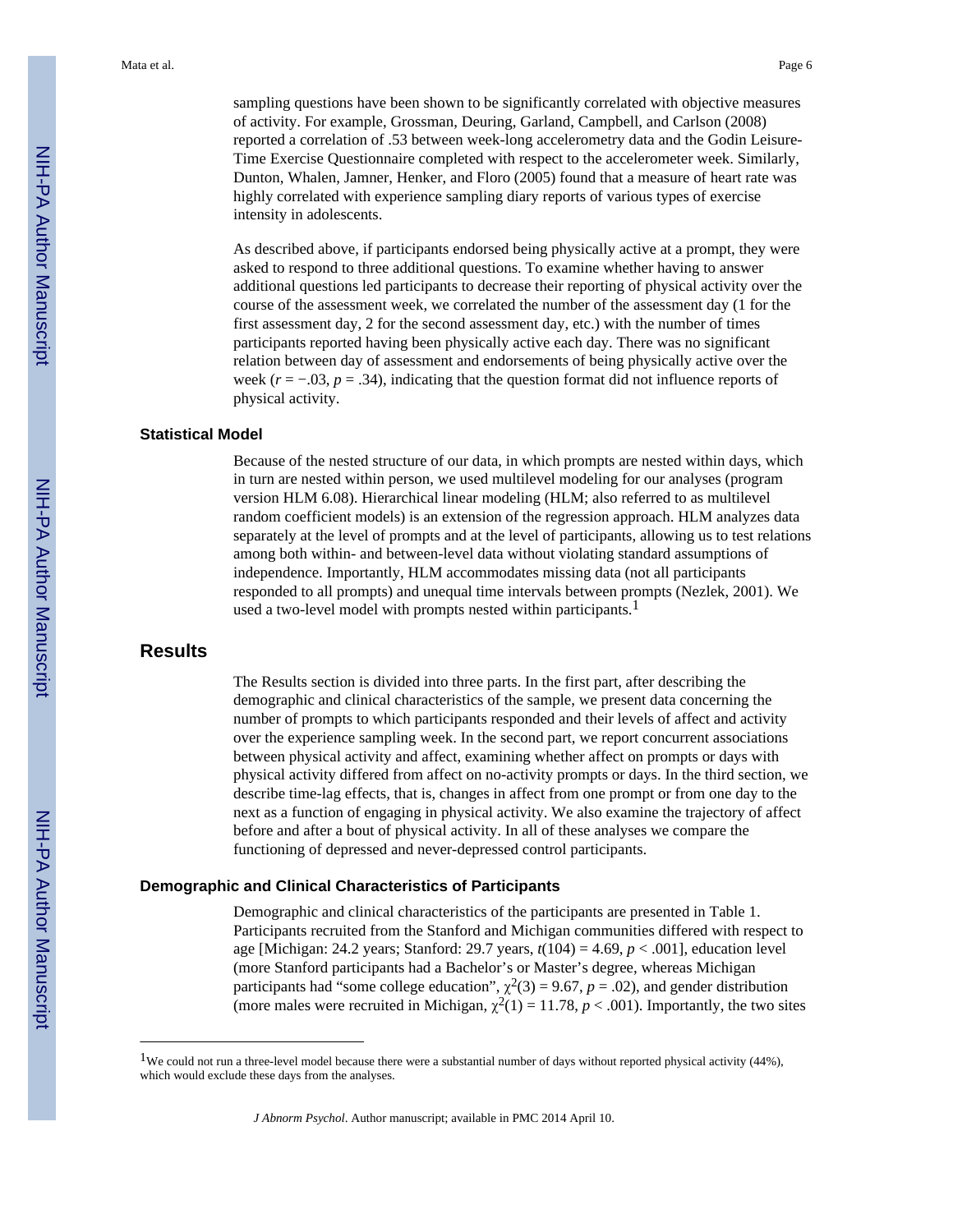did not differ in the number of participants recruited and classified as MDD or control, in BDI scores, or in ethnicity (all  $p > .05$ ). Given that the two sites did not differ with respect to these primary variables of interest, Table 1 presents combined data from the two sites, separately by diagnostic group. As expected, participants with MDD reported higher BDI scores than did controls. In addition, participants with MDD were, on average, about three years older than controls; no other group differences were significant. Importantly, as can be seen in Table 1, the depressed and control participants did not differ in the number of prompts to which they responded.

#### **Do Depressed and Control Participants Differ in Affect and Physical Activity?**

Consistent with findings of previous studies (e.g., Jolly, Dyck, Kramer, & Wherry, 1994; Watson, Clark, Weber, & Assenheimer, 1995), depressed participants reported significantly lower PA and significantly higher NA over the experience sampling week than did control participants (see Table 2). Because the physical activity data were not normally distributed (except for average duration), we report medians and use Mann–Whitney tests to analyze these data. Notably, in contrast to our hypotheses, there were no differences between depressed and control participants in frequency, intensity, or duration of physical activity over the week. There was one exception: never-depressed control participants reported engaging in strenuous activity more often during the one-week assessment period than did depressed participants.

# **Are Physical Activity and Affect Associated Differentially in Depressed and Control Participants? Concurrent Associations on the Prompt Level**

To examine whether depressed and control participants differ in the "affective benefit" they derive from physical activity, we compared affect at prompts at which participants reported having engaged in physical activity with affect at prompts at which they reported having engaged in no physical activity. We tested two models that differed with respect to whether prompt-level PA or prompt-level NA was the dependent variable. At the level of prompts, our primary independent variable was a dummy variable, reflecting whether participants were physically active (coded 1) or were not physically active (coded 0) at the time of that prompt. We also included linear and quadratic effects of time of day, operationalized as the number of minutes since the first prompt of the day (centered across all participants). At the level of participants, diagnostic group—MDD (coded 0) versus control (coded 1)—was our sole predictor. $^2$  The equations for the full HLM model are presented below, with  $\frac{1}{10}$ representing prompts and j representing participants.

Model at the Level of prompts:

# $Affect_{ii} (either positive or negative)$

 $=\beta_{0i}+\beta_{1i}$  (physically active or not) +  $\beta_{2i}$  (time of day) +  $\beta_{3i}$  (quadratic time of day) +  $r_{ii}$ .

(1)

Model at the Level of participants:

 $\beta_{0i} = \gamma_{00} + \gamma_{01}$  (diagnostic group)+u<sub>0i</sub>.  $\beta_{1i} = \gamma_{10} + \gamma_{11}$  (diagnostic group). (2)  $\beta_{2i} = \gamma_{20} + \gamma_{21} (diagnostic\ group).$  $\beta_{3j} = \gamma_{30} + \gamma_{31} (diagnostic group).$ 

<sup>&</sup>lt;sup>2</sup>In additional HLM models we tested the effects of gender and the interaction between diagnostic group and gender; none of these predictors was significant.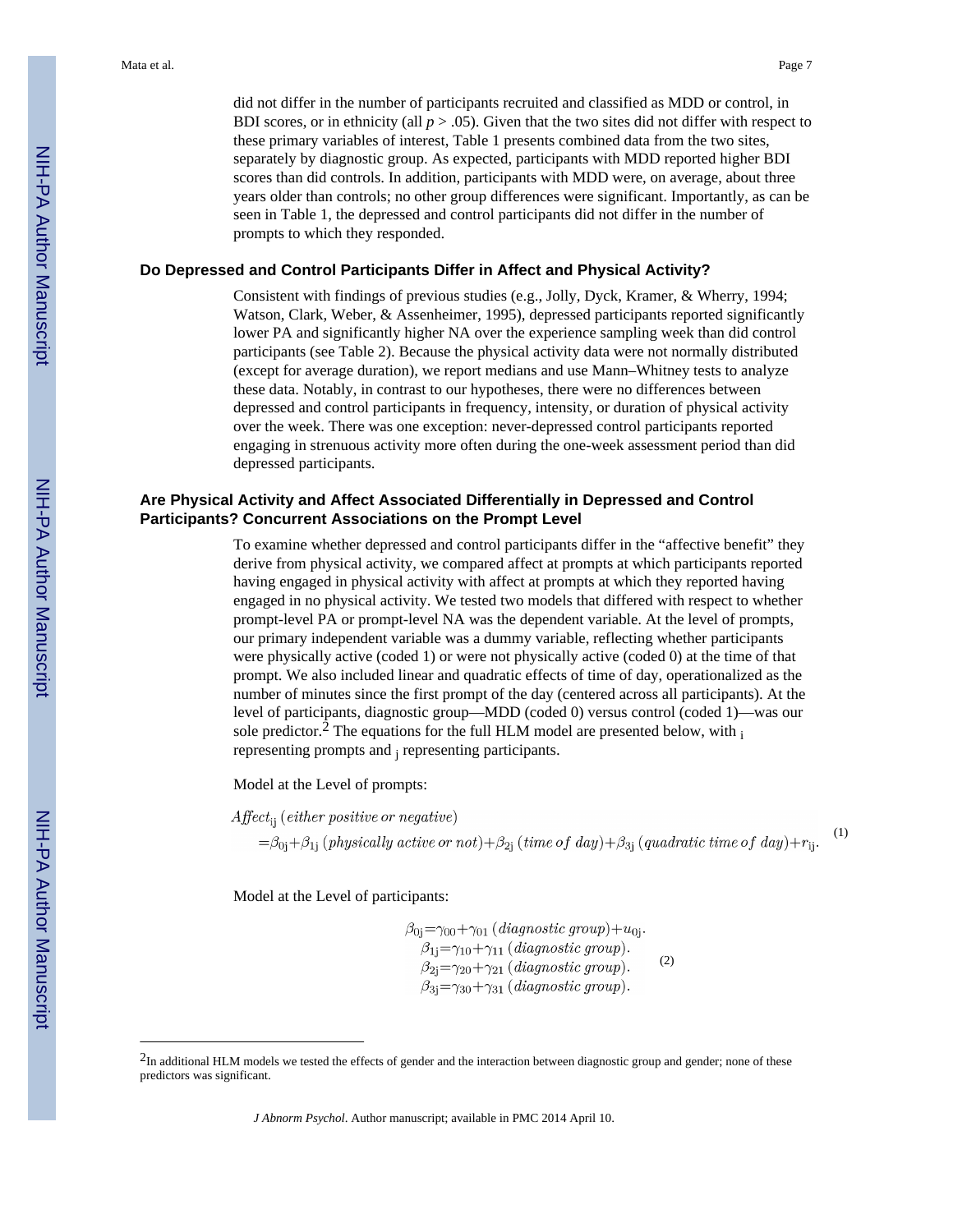Mata et al. Page 8

Affect<sub>ij</sub> represents affect for person *j* on prompt *i*, β<sub>0j</sub> represents each participant's mean of affect across all prompts without physical activity,  $\beta_{1i}$  is the difference in the average level of affect on a prompt with activity reported versus no activity reported,  $\beta_{2j}$  represents the linear time of day effects in affect, and  $\beta_{3j}$  quadratic time of day effects in affect;  $r_{ij}$ represents the within-person residuals.  $γ<sub>00</sub>$  is the average affect on prompts on which no physical activity was reported for individuals with MDD, and  $\gamma_{01}$  reflects the difference on prompts without physical activity between the two participant groups.  $\gamma_{10}$  is the difference between affect on prompts without physical activity versus with physical activity for depressed participants, and  $\gamma_{11}$  represents the difference in affect across prompts with versus without physical activity between depressed and control participants.

**Positive affect—**On prompts without physical activity, the average PA for MDD participants was  $\gamma_{00} = 1.64$ , *SE* = 0.06,  $t(103) = 27.39$ , *p* < .001; PA for control participants was significantly higher by one half of a scale point,  $\gamma_{01} = 0.48$ , *SE* = 0.08, *t*(103) = 5.67, *p* < .001. On prompts with physical activity, PA in both depressed and control participants was significantly higher than it was on prompts for which subjects reported being inactive. In depressed participants, this increase was one third of a scale point,  $\gamma_{10} = 0.32$ , *SE* = 0.03,  $t(4272) = 10.34, p < .001$ . In control participants, the increase in PA was similar in magnitude to that in MDD participants,  $\gamma_{11} = -0.05$ , *SE* = 0.04, *t*(4272) = -1.17, *p* = .24. Thus, the interaction between diagnostic group (MDD vs. control) and being physically active or not on PA is not significant in this model. Because results from HLM models are presented relative to each other, the value of  $\gamma_{11} = -0.05$  means that the increase in PA on prompts with activity in control participants was only −0.05 scale point lower than that of the participants with MDD ( $\gamma_{10} = 0.32$ ). Thus, both depressed and control participants reported significantly (and nondifferentially) higher PA on prompts at which physical activity was reported than on prompts without physical activity (see Figure 1).

**Negative affect—**For participants with MDD, the average NA on prompts without physical activity was  $\gamma_{00} = 1.88$ , *SE* = 0.05, *t*(103) = 34.28, *p* < .001, about three-quarters of a scale point higher than that of control participants  $\gamma_{01} = -0.74$ , *SE* = 0.08, *t*(103) = 9.62, *p* < .001. NA was not significantly different on prompts with physical activity than on prompts without activity for either MDD ( $\gamma_{10} = -0.03$ , *SE* = 0.03, *t*(4272) = -1.10, *p* = .27) or control participants ( $\gamma_{11} = 0.02$ , *SE* = 0.03, *t*(4272) = 0.65, *p* = .52), indicating that there was no change in NA between prompts as a function of physical activity for either participant group (see Figure 1). $3$ 

**Intensity and duration of activity and affect—**Finally, we examined whether there are characteristics of physical activity that are particularly associated with levels of PA or NA. Specifically, we assessed the effect of dose of physical activity on affect by combining duration of the activity with its intensity into "METminutes" (MET = metabolic equivalent of task, expressing the energy cost of physical activity). METminutes are the duration of an activity multiplied by its MET. For this study, we used the standards defined in the International Physical Activity Questionnaire (Craig et al., 2003), that is, 3.3 METminutes for mild activity, 4.0 for moderate activity, and 8.0 for strenuous activity. For example, 10 minutes of strenuous activity are equivalent to  $10 \times 8 = 80$  MET minutes. The HLM models used to analyze the influence of METminutes on affect are identical to the equations above.

<sup>3</sup>These results for PA and NA hold when controlling for the influence of time-of-day effects by adding minutes since the first prompt of the day as predictors at the within-person level. We found significant linear and quadratic time-of-day effects for PA showing that PA is lower in the evening and an inverted U-shaped quadratic trend reflecting higher PA in the middle of the day than in the morning or evening [linear: *t*(4285) = −2.59, *p* < .001; quadratic: *t*(4285) = −3.88, *p* < .001]. There were no differences between MDD and control participants in time-of-day effects for PA, nor were there significant linear or quadratic time-of-day effects for NA or group differences for these variables.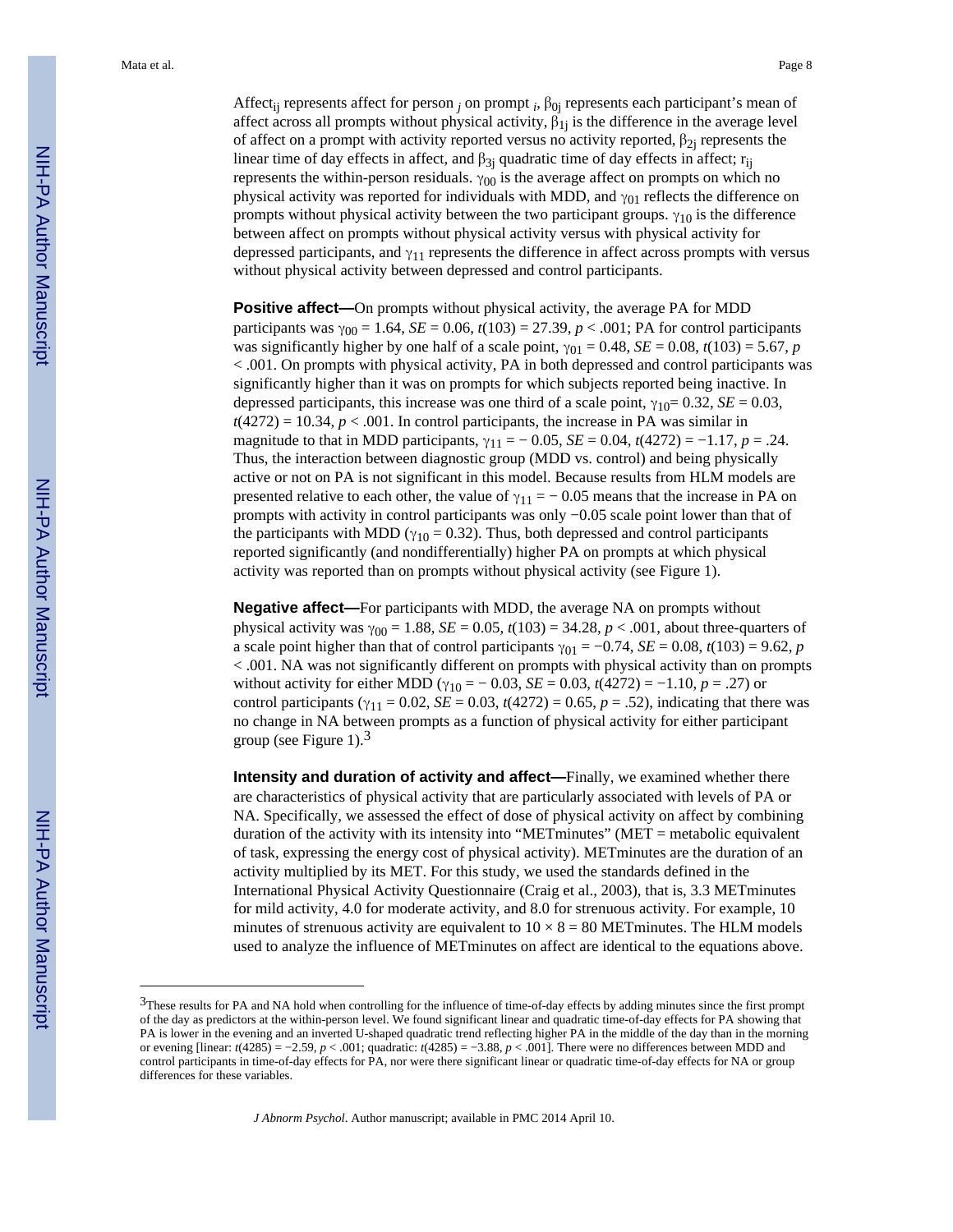We simply replaced being physically active or not as an independent variable at the prompt level with the predictor MET-minutes. We found that overall the more METminutes of physical activity in which depressed participants engage the higher their PA ( $\gamma_{10}$  = 0.00057,  $SE = 0.00022$ ,  $t(905) = 2.58$ ,  $p = .01$ ). The impact of MET minutes on PA is much weaker in control participants ( $\gamma_{11} = -0.00043$ , *SE* = 0.00033, *t*(905) = −1.31, *p* = .19), but the interaction between METminutes and diagnostic group is not significant. There was no relation between METminutes and NA for either group. Notably, although the difference between depressed and control participants is not significant, increase in PA per METminute is more than twice as high as it is in the control group.

#### **Concurrent Associations Between Physical Activity and Affect on the Day Level**

To test whether being physically active was associated with affect at a broader level than a single prompt, we conducted similar analyses on a day level by testing the following model:

Model at the Level of days:

Affect<sub>ii</sub> (either positive or negative)= $\beta_{0j} + \beta_{1j}$  (physically active or not)+ $\beta_{2j}$  (measurement day)+r<sub>ij</sub>. (3)

Model at the Level of participants:

 $\beta_{0j} = \gamma_{00} + \gamma_{01} (diagnostic \ group) + u_{0j}.$  $\beta_{1j} = \gamma_{10} + \gamma_{11} (diagnostic \ group).$ (4)  $\beta_{2i} = \gamma_{20} + \gamma_{21}$  (diagnostic group).

**Positive affect—**The daily average of PA in depressed participants on an inactive day was  $\gamma_{00} = 1.58$ , *SE* = 0.06,  $t(103) = 28.43$ ,  $p < .001$ , and increased by one fifth of a scale point on days with physical activity ( $\gamma_{10} = 0.17$ , *SE* = 0.03, *t*(829) = 5.09, *p* < .001). In control participants, PA on days with physical activity was one half of a scale point higher than that of depressed individuals, γ01 = 0.54, *SE* = 0.09, *t*(103) = 5.95, *p* < .001. Thus, depressed participants have higher levels of PA on active than on inactive days. The increase in PA from inactive to active days was lower for controls than for depressed participants,  $\gamma_{11}$  = −0.11, *SE* = 0.05, *t*(829) = −1.91, *p* = .06, showing a nearly significant interaction between active versus inactive days and diagnostic group, suggesting that the increase in PA from inactive to active days is larger in individuals with MDD than in control participants.

**Negative affect—**On inactive days NA in individuals with MDD was  $\gamma_{00} = 1.58$ , *SE* = 0.06,  $t(103) = 28.43$ ,  $p < .001$ , and was not significantly different on active days,  $\gamma_{10} =$ −0.02, *SE* = 0.04, *t*(829) = −0.75, *p* = .45. For control participants, NA on inactive days was significantly lower than that of depressed individuals,  $\gamma_{01} = -0.75$ , *SE* = 0.08, *t*(103) =  $-9.64$ ,  $p < .001$ , but also was not significantly different on active days,  $\gamma_{11} = 0.02$ , *SE* = 0.04,  $t(829) = 0.60$ ,  $p = .55$ . Thus, there was no significant change in NA from active to inactive days for either group of participants.

**Intensity and duration of activity and affect—**The results described above on the influence of METminutes on affect reported at the prompt level were replicated in direction, magnitude, and significance on the day level. Again, we found that overall the more METminutes of physical activity in which depressed participants engage, the higher their PA over the day  $[\gamma_{10} = 0.00026, SE = 0.00010, t(461) = 2.56, p = .01]$ . The same relation is true for control participants [γ11 = − 0.00009, *SE* = 0.00014, *t*(461) = −0.59, *p* = .56]; albeit the impact of METminutes on PA is weaker in the control group, the interaction between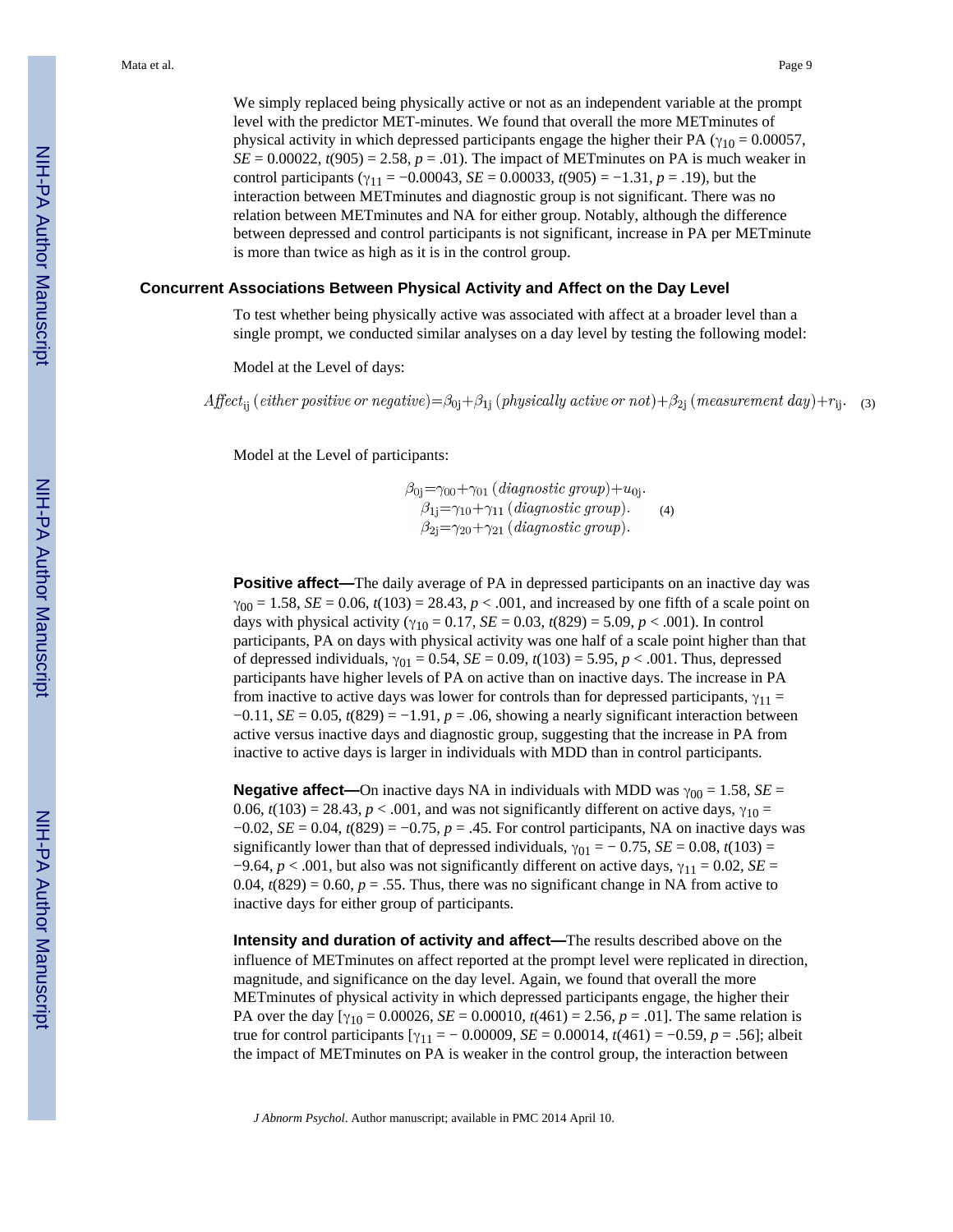METminutes and diagnostic group is not significant. There was no relation between METminutes of physical activity and NA in either depressed or control participants.

#### **Effects of Physical Activity on Subsequent Affect at the Prompt Level**

In this section we report changes in PA and NA from one prompt to the next as a function of whether physical activity was reported at the second prompt. (Note that it is most likely that physical activity occurred during the interval between two prompts and was reported at the second prompt). If physical activity increases PA, we should see an increase in PA from a prompt without activity to the next prompt at which activity is reported, but no such increase in PA between two consecutive prompts at which no activity occurred. A positive difference score in PA or NA means that affect increased from prompt<sub>t</sub> to prompt<sub>t + 1</sub> if physical activity occurred at  $t_{t+1}$ . To control for potential confounding effects of previous physical activity, we excluded subsequent prompts if either physical activity occurred at  $_t$  but not at  $t_{t+1}$  or at which physical activity occurred at both prompts.

We compared prompts at which no physical activity is reported at both  $_t$  and  $_{t+1}$  with prompts at which physical activity is reported at  $_{t+1}$  but not at  $_t$ . We excluded prompts<sub>t + 1</sub> that occurred on the following day. To analyze whether affect changes from prompt<sub>t</sub> to prompt<sub>t + 1</sub> if physical activity is reported at  $_{t+1}$ , we tested the following model:

Model at the Level of prompts:

$$
Affect_{ij(t+1)} (either positive or negative)
$$
  
\n
$$
-affect_{ij(t)} (either positive or negative)
$$
  
\n
$$
= \beta_{0j} + \beta_{1j}(physically active or not_{t+1})
$$
  
\n
$$
+ \beta_{2j}(time of day) + \beta_{3j}(quadratic time of day) + r_{ij}.
$$
\n(5)

Model at the Level of participants:

$$
\beta_{0j} = \gamma_{00} + \gamma_{01} (diagnostic group) + u_{0j}.
$$
  
\n
$$
\beta_{1j} = \gamma_{10} + \gamma_{11} (diagnostic group).
$$
  
\n
$$
\beta_{2j} = \gamma_{20} + \gamma_{21} (diagnostic group).
$$
  
\n
$$
\beta_{3j} = \gamma_{30} + \gamma_{31} (diagnostic group).
$$
  
\n(6)

**Positive affect—**As expected, for both depressed and control participants the difference in PA between prompt<sub>t + 1</sub> and prompt<sub>t</sub> when no physical activity was reported at either prompt did not differ significantly from zero [depressed participants:  $γ_{00} = 0.05$ , *SE* = 0.03, *t*(103) = 1.81,  $p = .07$ ; control participants:  $\gamma_{01} = 0.01$ ,  $SE = 0.04$ ,  $t(103) = 0.17$ ,  $p = .87$ ]. When physical activity was reported at  $prompt_{t+1}$ . PA increased in both groups: in depressed participants by one-quarter of a scale point,  $γ_{10} = 0.28$ , *SE* = 0.05, *t*(2717) = 5.71, *p* < .001, and in control participants by a similar magnitude,  $\gamma_{10} = -0.07$ , *SE* = 0.07, *t*(2717) = -0.97, *p* = .33. In sum, for both depressed and control Participants PA increased from prompts at which no physical activity was reported to prompts at which they reported engaging in physical activity. The interaction between diagnostic group and being physically active or not at the second prompt was not significant (see Figure 2).

**Negative affect—**There was no difference in NA either between two consecutive prompts without physical activity or between an inactive and a subsequent active prompt for either participant group (all  $p > .05$ ). Again, these results hold even when controlling for the influence of linear or quadratic time effects on affect over the day.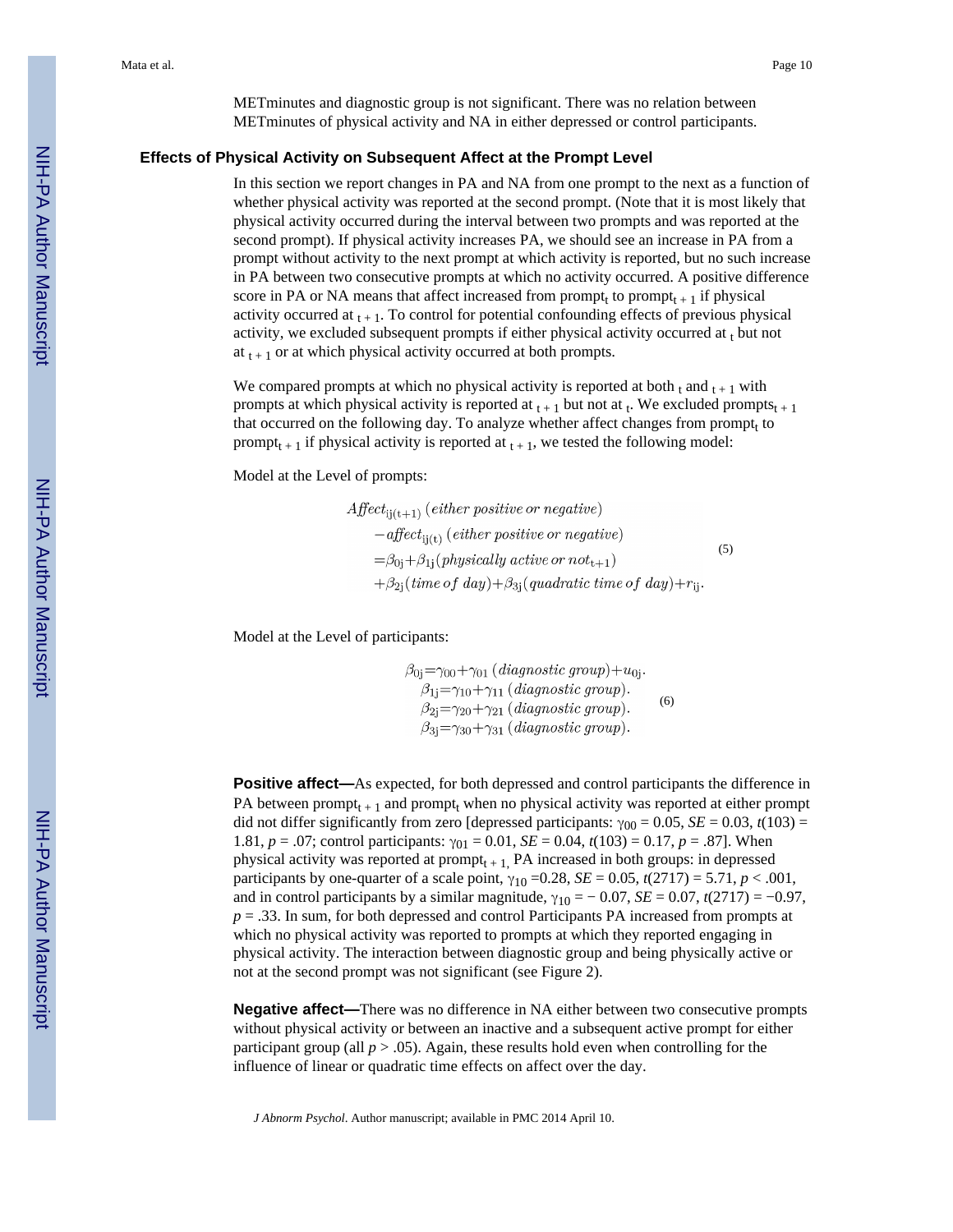# **Effects of Physical Activity on Subsequent Affect at the Day Level**

Positive affect—Next, we tested time-lag effects at a day level to examine whether affect changed over two consecutive days without physical activity compared with a day without physical activity followed by a day with physical activity. We found that for both depressed and control participants, the difference in PA between two consecutive days without physical activity is small,  $\gamma_{00} = -0.078$ ,  $SE = 0.038$ ,  $t(92)^4 = -2.05$ ,  $p = .04$ , and  $\gamma_{01} = 0.03$ ,  $SE = 0.05$ ,  $t(92) = 0.49$ ,  $p = .62$ , respectively. In contrast, there was a significant increase in PA from a day without physical activity to a day with physical activity in both MDD [ $\gamma_{10}$  = 0.22,  $SE = 0.059$ ;  $t(302) = 3.80$ ,  $p < .001$ ] and control participants  $[\gamma_{11} = -0.10, SE = 0.09]$ ,  $t(302) = -1.14$ ,  $p = .25$ ]. Again, the nonsignificant  $\gamma_{11}$  value indicates that there was no interaction between being physically active or not and diagnostic group. Thus, there was no difference in the magnitude of the increase in PA between depressed and control participants; both groups had a significant increase in PA from a nonactive day to an active day.

**Negative affect—**Again, there was no difference in NA between two consecutive days without physical activity compared with a day with physical activity that was followed by a day without physical activity for either depressed or control participants (all  $p > .05$ ).<sup>5</sup>

# **Trajectories of Affect Over the Day Before and After Being Physically Active**

We next examined the trajectories of affect before and after being physically active. To avoid potential confounds, we confined these analyses to the first bout of physical activity that was reported at that day. That is, for each day we examined in separate analyses the trajectory of affect before and after the first bout of physical activity. We examined only the first bout of physical activity to control for the possible reciprocal effects of affect and multiple bouts of physical activity. For these analyses we used minutes before the first physical activity prompt and minutes after the physical activity prompt, with the prompt at which physical activity was reported being 0. For example, if the prompt before the first prompt at which physical activity was reported happened 89 minutes before, we coded it as "−89;" if the prompt after the first prompt at which physical activity was reported happened after 95 minutes, we coded it as "95." In addition to this linear time variable, we also tested possible quadratic time effects of affect before and after the first physically active prompt.

Model at the level of prompts for trajectory of affect before physical activity:

 $Affect_{ii}$  (either positive or negative)  $=\beta_{0i}+\beta_{1i}$  (time before physical activity in minutes\_linear) (7)  $+\beta_{2i}$  (time before physical activity in minutes\_quadratic)+r<sub>ij</sub>.

Model at the Level of participants:

<sup>&</sup>lt;sup>4</sup>Degrees of freedom in this analysis are lower because 11 participants did not have either two consecutive days of inactivity or a day of inactivity followed by a day on which physical activity occurred.<br><sup>5</sup>To exclude the possibility that increased PA reported at prompts at which physical activity occurred is attributable to the pleasantness

of engaging in an activity compared with not being active, we reran all concurrent prompt- and day-level analyses that compare PA at prompts with physical activity with PA at prompts without physical activity. In these additional analyses we controlled for whether participants rated the physical activity as exciting, neutral, or boring by adding this item as a predictor in the model. The original results replicated on both the prompt and the day level, indicating that PA is increased on prompts and days with physical activity regardless of the rated pleasantness/arousal of the activity in which participants were engaged.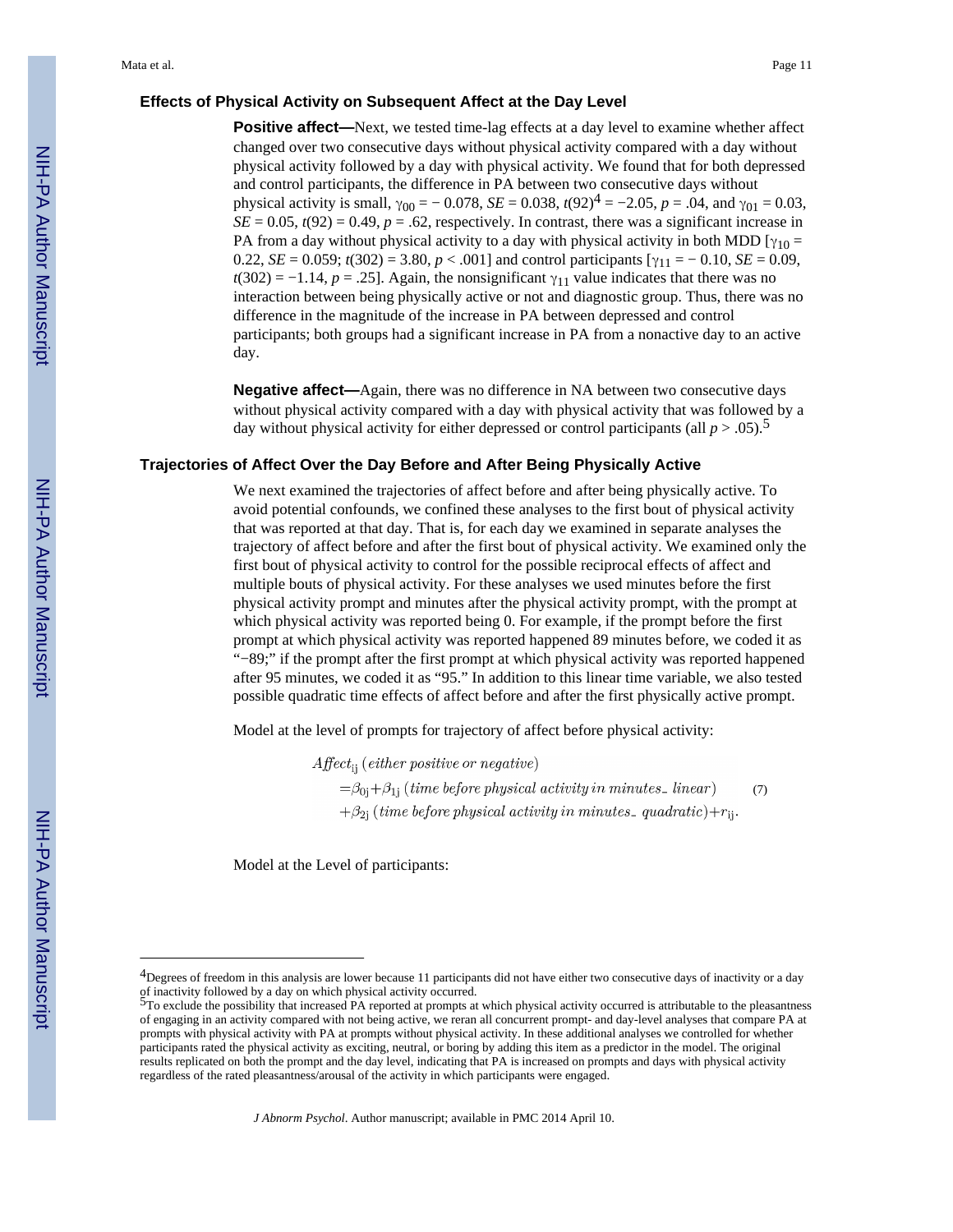$\beta_{0} = \gamma_{00} + \gamma_{01} (diagnostic group) + u_{0i}.$  $\beta_{1j} = \gamma_{10} + \gamma_{11} (diagnostic\ group).$ (8)  $\beta_{2i} = \gamma_{20} + \gamma_{21}$  (diagnostic group).

The intercept ( $\gamma_{00}$ ) shows affect at the prompt at which physical activity was reported. If the coefficient  $\gamma_{10}$  is positive, then there is a linear increase in affect the closer in time the participant is to the prompt at which physical activity occurs. A positive coefficient  $\gamma_{20}$ represents a positive quadratic effect of time of affect before the first physical activity bout of the day The coefficients  $\gamma_{01}$ ,  $\gamma_{11}$ ,  $\gamma_{21}$  show whether there is an interaction between diagnostic group and affect at the prompt at which physical activity is reported, an interaction between diagnostic group and linear trajectory of time with respect to affect before the physically active prompt, and an interaction between diagnostic group and quadratic trajectory of time with respect to affect before the physically active prompt, respectively.

**Trajectory of affect before physical activity—**At the first prompt of the day at which physical activity occurred, we found that PA was significantly different from zero for the MDD group ( $\gamma_{00}$  = 1.96, *SE* = 0.07, *t*(102) = 28.21, *p* < .001). PA for control participants at the first physically active prompt was one third of a scale point higher and significantly different than that of the MDD group,  $\gamma_{01} = 0.38$ , *SE* = 0.10,  $t(102) = 3.86$ , *p* < .001. The less time remaining until the first physical activity bout of the day occurs, the higher the level of PA in the MDD group. In depressed participants, this increase was 0.002 scale points for each minute that the participant got closer to reporting being physically active,  $\gamma_{10}$  $= 0.002$ , *SE* = 0.0003,  $t(1160) = 5.28$ ,  $p < .001$ . For control participants, the increase in PA was similar in magnitude to that of participants with MDD,  $\gamma_{11} = 0.0004$ , *SE* = 0.0005,  $t(1160) = 0.71$ ,  $p = .48$ . The quadratic time trajectory of PA before the first bout of physical activity of the day was also significant in participants with MDD,  $\gamma_{20} = 0.000002$ , *SE* =  $0.000001$ ,  $t(1160) = 2.61$ ,  $p = .009$ , and, again, not significantly different from the quadratic trajectory of affect in control participants,  $\gamma_{21} = 0.000001$ , *SE* = 0.000001, *t*(1160) = 1.16, *p* = .25. Thus, increases in PA as participants get closer to the first bout of physical activity of the day are of similar magnitude in both diagnostic groups. As in the previous analyses, we did not find either a positive or a negative linear or quadratic trajectory of NA before the first physically active bout of the day for either depressed or control participants (all  $p >$ . 05).

**Trajectory of affect after physical activity—**Next, we tested the trajectory of affect for the time *after* the first bout of the day physical activity occurred. The statistical model is analogous to the model presented in Equations 7 and 8 with "time after the first bout of physical activity of the day occurred" instead of time before the first bout of physical activity occurred. For the trajectory of PA after the first prompt of the day at which physical activity occurred, we found that the more time that has passed since the first physical activity bout of the day, the lower the level of PA in the MDD group. In depressed participants, this linear decrease was 0.001 scale points for each minute that had passed since the participant reported being physically active,  $\gamma_{10} = -0.001$ , *SE* = 0.0004, *t*(1152) = −2.63, *p* = .009. For control participants, the decrease in PA was similar in magnitude to that of depressed participants, γ11 = − 0.0003, *SE* = 0.0006, *t*(1152) = −0.48, *p* = .63. Thus, the effect of the interaction between diagnostic group and linear decrease in PA after the first bout of physical activity is not significant in this model. Furthermore, the quadratic time trajectory of PA after the first bout of physical activity of the day was not significant in depressed participants,  $\gamma_{20} = 0.000001$ ,  $SE = 0.000001$ ,  $t(1152) = 1.22$ ,  $p = .22$ , and, again, not significantly different from the quadratic time trajectory in control participants,  $\gamma_{21}$  =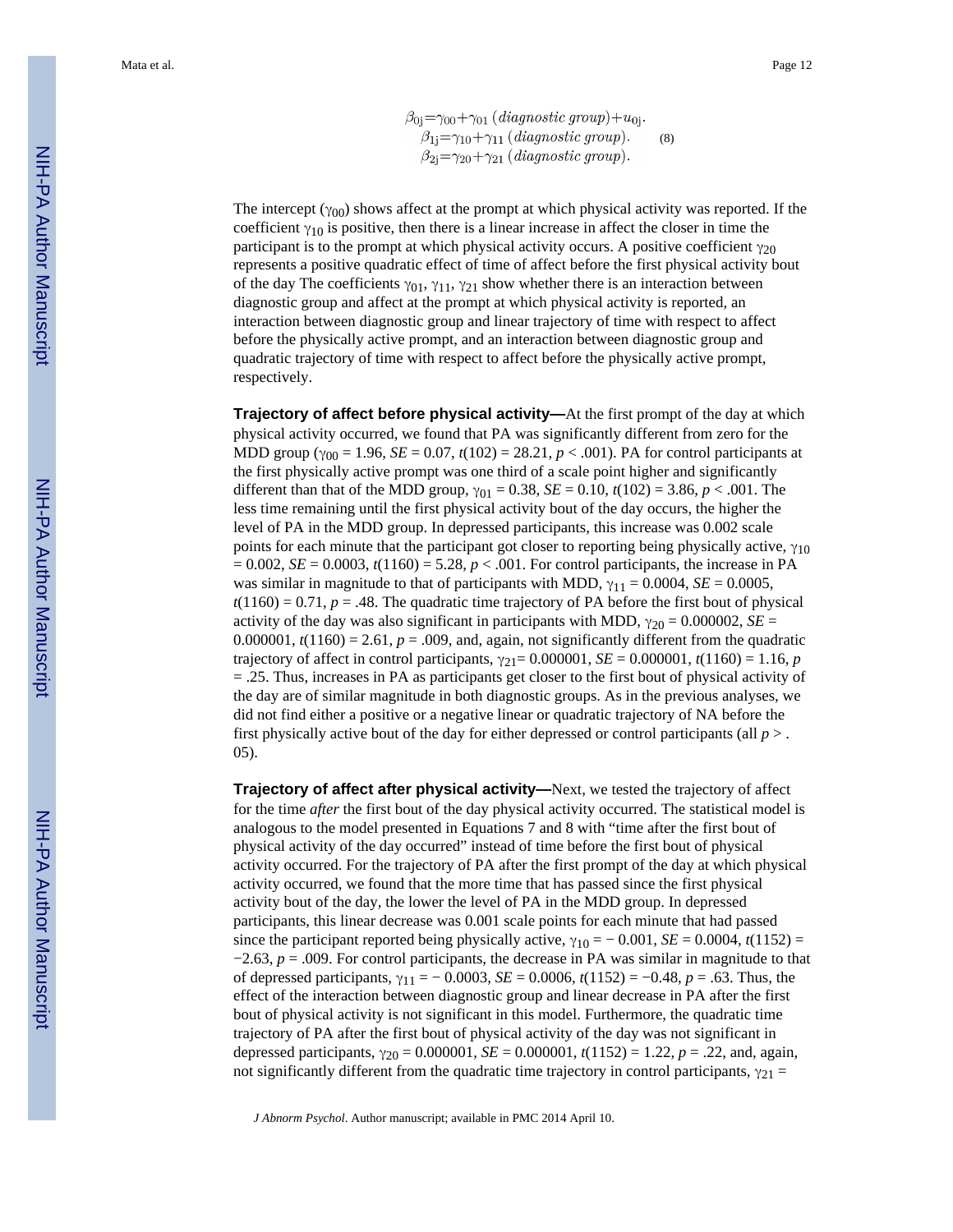0.000001,  $SE = 0.000001$ ,  $t(1152) = 0.92$ ,  $p = 0.36$ . Again, we did not find either a positive or a negative linear or quadratic trajectory of NA after the first physically active bout of the day for either depressed or control participants (all  $p > .05$ ). In sum, PA decreases over time after the first bout of physical activity, and depressed and control participants do not differ in the trajectories of PA and NA after being physically active.

# **Discussion**

In this study we examined the association between self-initiated physical activity and PA and NA in individuals diagnosed with MDD compared with healthy controls. Contrary to our hypothesis, the depressed and control participants did not differ in their overall level of physical activity over the experience sampling week. As we predicted, we found that in both Groups PA was higher at prompts at which physical activity had occurred than at prompts without physical activity. In fact, compared with nondepressed controls, depressed participants reported higher average PA on days with physical activity than on days without physical activity, supporting our hypothesis of a larger effect of physical activity on PA in depressed than in control participants at a day level. Consistent with our hypothesis, we also found a dose-response effect, in which increased intensity and duration of physical exercise was associated with a greater increase in PA; this dose-response effect was more pronounced in individuals with MDD than it was in healthy controls. In addition, we found that PA increased from one occasion to the next if participants were physically active during that interval, suggesting that physical activity precedes increased PA. Finally, we found that PA increases over time before, and decreases after, the first reported bout of physical activity of the day in both depressed and control participants.

Interestingly, and contrary to our predictions, there was no relation between physical activity and NA in either the depressed or the control participants. This finding stands in contrast to results of other experience sampling studies conducted with unselected samples of participants (e.g., Gauvin, Rejeski, & Norris, 1996; Gauvin, Rejeski, & Reboussin, 2000; Giacobbi et al., 2005). One notable difference between these investigations and the present study is that our comparison group consisted of individuals with no current or past Axis I psychiatric disorders. The unselected samples in previous studies were likely more heterogeneous with respect to the presence of psychiatric disorders than were our healthy controls and, consequently, likely experienced higher mean levels and greater variability in NA than did our control participants. In this context we should also note that although, as expected, NA was higher in the depressed participants than it was in controls, we did not find an association between engaging in physical activity and NA in this group either, tempering the viability of this explanation. The association between physical exercise and PA, but not NA, in MDD adds to a growing literature documenting the importance of PA in depression, perhaps to an even greater extent than NA (cf. Watson et al., 1995). For example, Canli et al. (2004) and Pizzagalli, Iosifescu, Hallett, Ratner, and Fava (2008) found depressed individuals to be less responsive than were nondepressed controls to positive stimuli. Deldin, Deveney, Kim, Casas, and Best (2001) found lower N200 event-related brain potential (ERPs) in response to positive faces in depressed than in nondepressed individuals, potentially reflecting decreased resource allocation to positive stimuli. The dissociation of PA and NA in the depressed participants in this study underscores the importance of investigators continuing to examine differences between the relations of PA and NA with depression.

Contrary to our predictions, we did not observe a difference between individuals with MDD and healthy controls in general activity level. It is possible that those depressed participants who were motivated to participate in a research study have a relatively active daily life. We did, however, observe a lower level of strenuous activity in participants with MDD than in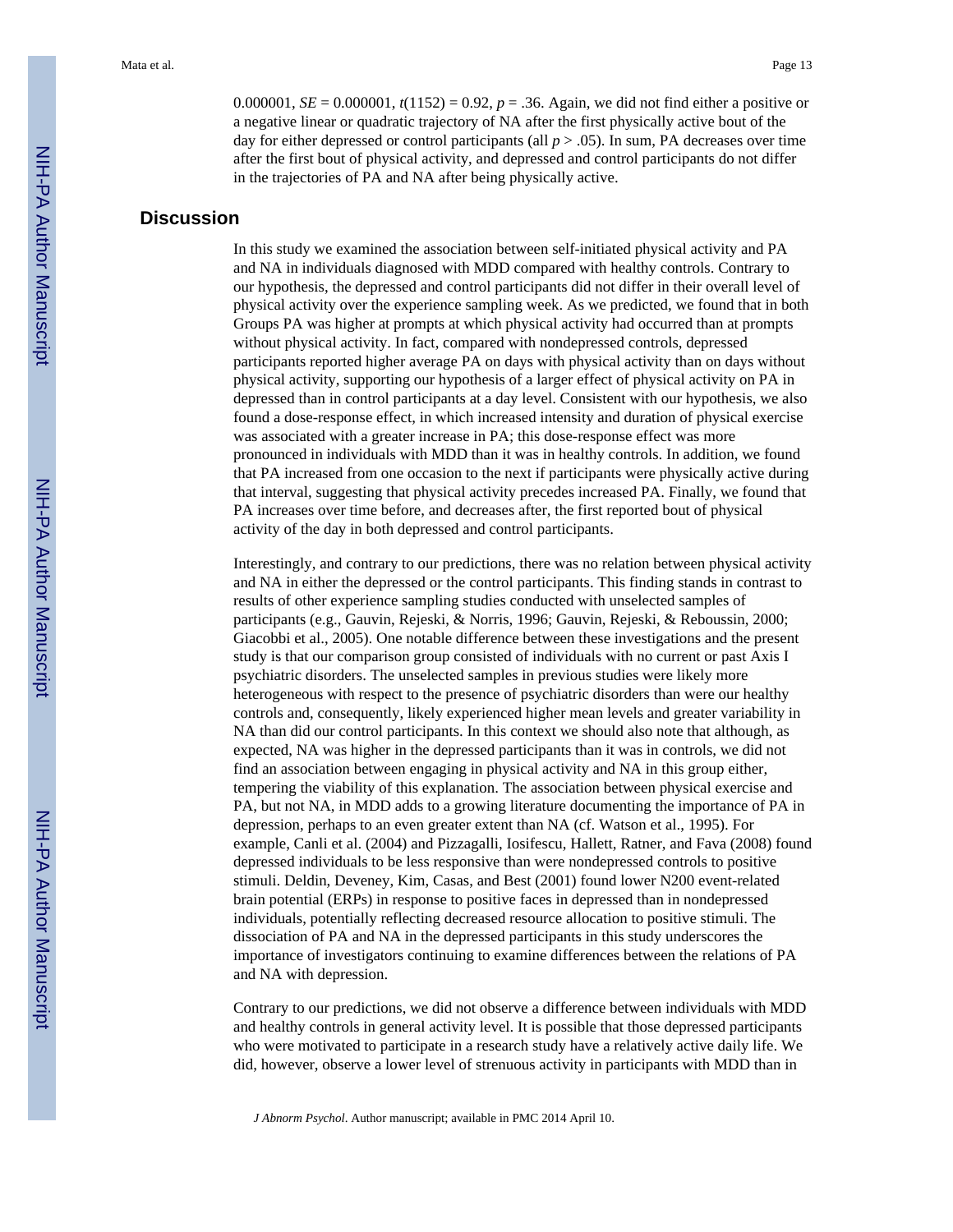Mata et al. Page 14

controls, suggesting that depressed individuals engaged in less planned exercise (e.g., strenuous running), which is consistent with their experience of fatigue and loss of energy. We found a dose-response relation between physical activity and PA in the present study such that more METminutes were associated with higher PA. This finding is consistent with Dunn, Trivedi, & O'Neal's (2001) meta-analysis that suggested such a dose-response relation. Other studies have found that physical activity of all intensities (from light to vigorous) is associated with lower levels of depressive symptoms (Hamer, Molloy, de Oliveira, & Demakakos, 2009; Lindwall, Rennemark, Halling, Berglund, & Hassmen, 2007), and that lower-intensity activity leads to a stronger increase in PA in nondepressed adults (Conn, 2010) and in unselected elderly adults (Arent, Landers, & Etnier, 2000). One explanation for these discrepant findings is that, unlike in most intervention studies, participants in our study self-selected their activity intensity. Ekkekakis' (2003) dual-mode theory suggests that exercise affects mood and depressive symptoms jointly by top-down cognitive factors (e.g., exercise self-efficacy) and bottom-up interoceptive afferents (e.g., muscular and respiratory cues). The relative importance of these two factors is assumed to shift as a function of exercise intensity: cognitive factors are dominant at low to moderate exercise intensities (improving affect) and interoceptive cues are more salient as exercise approaches an individual's functional limits (being associated more with exhaustion). If participants feel efficacious and comfortable at their self-selected intensity level, this might explain why we found a dose-response relation in our sample when this relation was not found in samples in which exercise intensity is prescribed and participants' activity may be closer to a level of exhaustion. In this context, it is noteworthy that Knapen et al. (2009) found that self-selected exercise intensity, and not prescribed exercise intensity, increased positive well-being in depressed individuals. Thus, it is important in future research to continue to assess the relation between activity intensity and levels of affect and depressive symptomatology.

The finding that only depressed participants had higher PA on active than on nonactive days is consistent with the observation that coefficients of increase in PA attributable to activity were generally larger in the MDD group. One explanation for this finding is that despite the observation that both the depressed and the control participants benefit from physical activity, the control participants might experience more positive events over the day that enhance their PA over and above the increase derived from being physically active. As a related point, physical activity might counteract the negative cognitive biases that have been found to characterize depressed individuals (Gotlib, Krasnoperova, Yue, & Joormann, 2004; Joormann, Teachman, & Gotlib, 2009) and thereby increase their level of PA. Finally, other exercise-induced changes in psychological (e.g., self-efficacy, self-esteem) or biological (e.g., stimulation of BDNF) mechanisms might also contribute to the generally stronger association between being physically active and PA in the depressed participants. Future research is required to examine these possibilities more systematically and explicitly.

In this manuscript we also explored the trajectory of affect over the day before and after the first bout of reported physical activity. Although the vast majority of studies and metaanalyses have examined the effect of physical activity on affect, few studies have examined whether higher PA precedes becoming physically active. Dunton and colleagues (2009) did not find that level of affect predicts physical activity. In contrast, our results show that PA increases over time before the first bout of physical activity and slowly decreases after the prompt at which physical activity is reported. The pattern of findings suggests that PA is highest at the time of physical activity. Nevertheless, given that these are observational data, we cannot determine whether the increase in PA leads participants to become physically active or whether the anticipation of physical activity increases PA.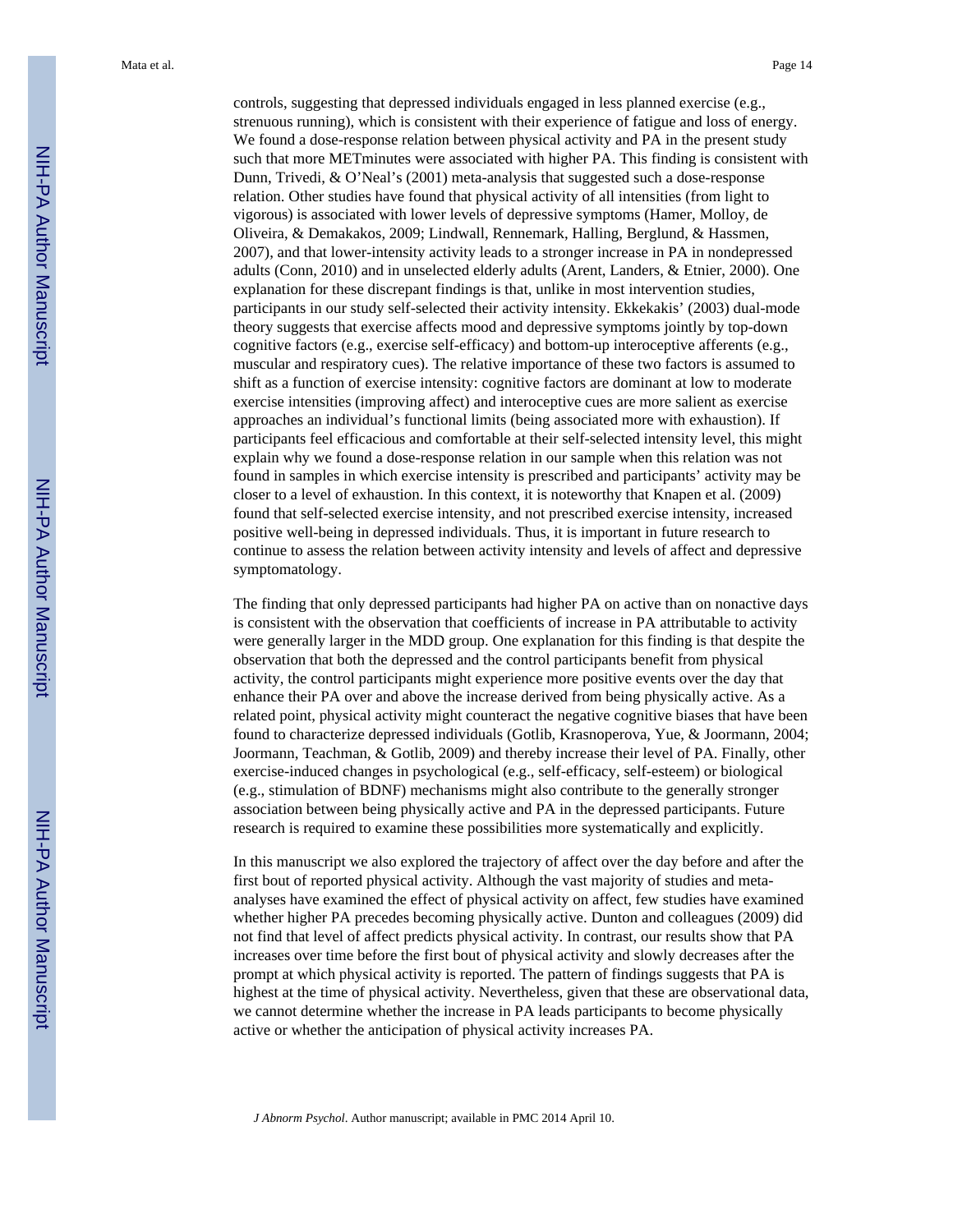Perhaps because of potential difficulty in participant compliance and the need to use more complex analytic strategies (e.g., Ebner-Priemer, Eid, Kleindienst, Stabenow, & Trull, 2009), experience sampling methods have not been used widely to date in research examining psychopathology. Investigators utilizing these methods, however, have reported findings that would have been otherwise difficult to obtain in studying depressed individuals (Moberly & Watkins, 2008) and persons with borderline personality disorder (Trull et al., 2008). Nevertheless, it is possible that there is some bias in participants' recall of affect and events. In the present study, for example, we obtained participants' reports of duration and intensity of physical activity since the last prompt. Importantly, there were no significant correlations between length of time interval between prompts and reported duration or intensity of physical activity, suggesting that recall of physical activity was equivalent for shorter and longer intervals between prompts and, therefore, likely not subject to recall bias. Future studies could address this issue more explicitly by adding accelerometers or heart rate monitors as a second, more objective measure for assessing physical activity. It is important to note, however, that such objective measures are not infallible in assessing activity. For example, accuracy of accelerometers is influenced by where on the body they are placed, and heart rate monitors are problematic in distinguishing increased heart rate attributable to activity from increased heart rate attributable to psychological states such as being nervous or excited.

The results of this study have a number of implications for our understanding and treatment of MDD. We found that self-initiated physical activity is significantly associated with PA in individuals diagnosed with MDD; indeed, even one bout of activity is associated with a higher level of PA over the day. Moreover, our findings indicate that exercise may act as a form of behavioral activation, a component of effective psychotherapies for depression (e.g., Brosse, Sheets, Lett, & Blumenthal, 2002). Interestingly, Conn's (2010) meta-analysis documented a larger effect size for unsupervised than for supervised exercise in nonclinical samples, suggesting that supervised treatment interventions underestimate the effects of exercise on change in affect or depressive symptoms. Given the difficulty in motivating individuals to engage in exercise (e.g., Palomo et al., 2008), our findings illustrating the effects of even small amounts of self-initiated physical activity are particularly important. Therapists can work with their clients to integrate small units of physical activity into their daily schedules (e.g., taking the stairs instead of an elevator), which may be easier than trying to integrate bigger time-blocks of structured exercise. At the same time, it is important to note that we found a dose-response effect indicating that longer and more intense periods of activity lead to a greater increase in PA. Therefore, encouraging individuals with MDD to engage in more, especially more intense and more consistent, physical activity is also important (see also Haskell et al., 2007). For example, Silva et al. (2011) showed that increasing internal motivation for exercise through helping overweight sedentary women find activities that they enjoyed and about which they felt competent led to a sustained increase in physical activity over three years.

In sum, the present study demonstrates that self-initiated physical activity is significantly associated with an increase in PA, but not with a reduction in NA. It is noteworthy that the level of PA of individuals with MDD on prompts and days at which physical activity was reported was comparable to that of healthy control participants on prompts and days without physical activity, underscoring the importance and potential of integrating self-initiated physical activity into the treatment of individuals suffering from MDD.

# **Acknowledgments**

The authors thank Patricia J. Deldin for her assistance in the study design, Sarah Victor for her help in conducting this study, as well as Krishna Savani, Susanne Scheibe, and Andrea H. Meyer for advice on the statistical analyses.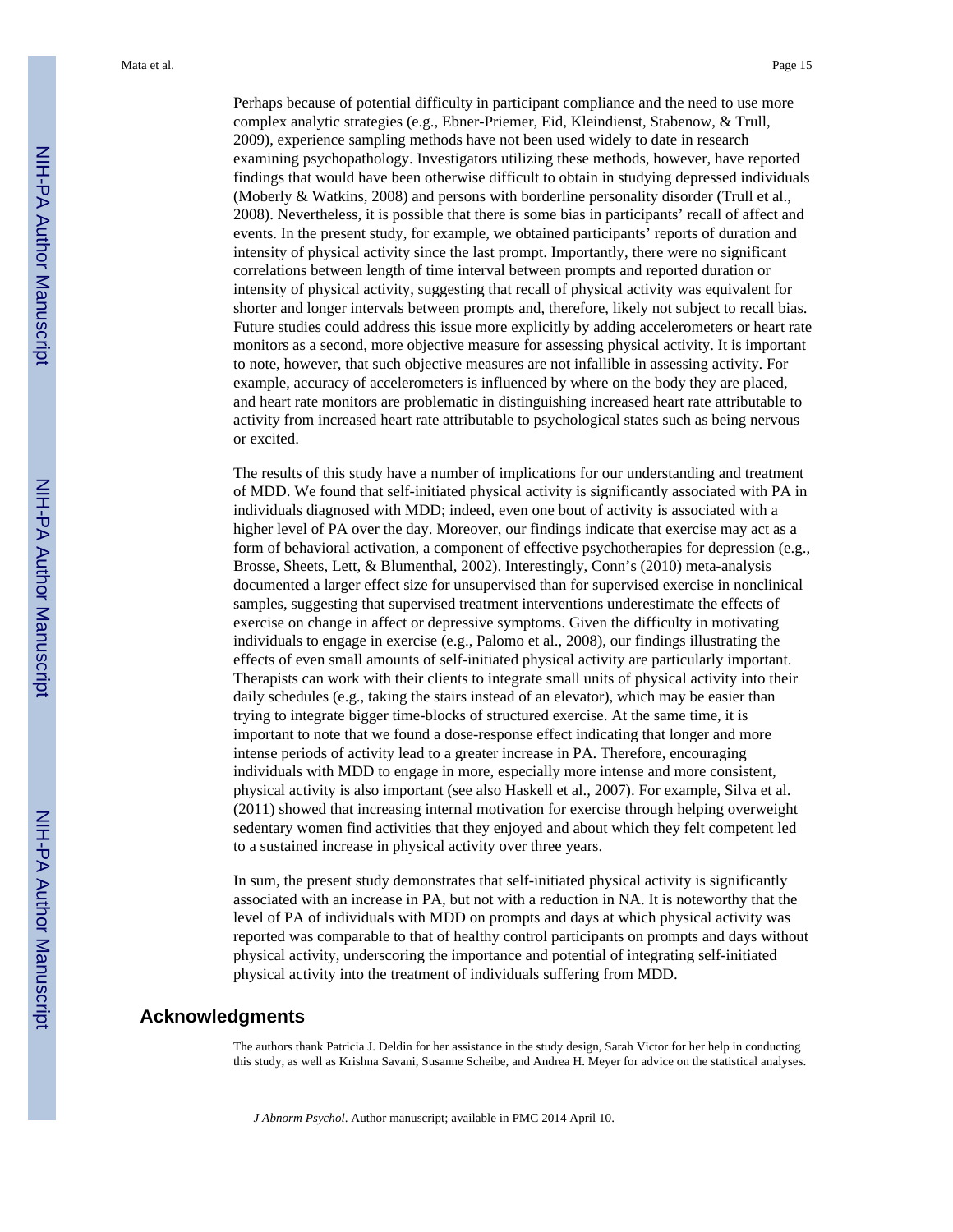This research was supported by Grants SFRH/BPD/ 35953/2007 from Fundação para a Ciência e a Tecnologia and Wi3496/4-1 from the Deutsche Forschungsgemeinschaft awarded to Jutta Mata, National Institute of Mental Health (NIMH) Grant Supplement MH74849 awarded to Renee J. Thompson, NIMH Grant MH60655 to John Jonides, and NIMH Grant MH59259 awarded to Ian H. Gotlib.

# **References**

- Abraham HD, Fava M. Order of onset of substance abuse and depression in a sample of depressed outpatients. Comprehensive Psychiatry. 1999; 40:44–50.10.1016/S0010-440X(99)90076-7 [PubMed: 9924877]
- Arent SM, Landers DM, Etnier JL. The effects of exercise on mood in older adults: A meta-analytic review. Journal of Aging and Physical Activity. 2000; 8:407–430.
- Bahrke MS, Morgan WP. Anxiety reduction following exercise and meditation. Cognitive Therapy and Research. 1978; 2:323–333.10.1007/BF01172650
- Barrett, DJ.; Feldman Barrett, L. The Experience Sampling Program (ESP). 2000. Available at: [http://](http://www.experience-sampling.org/) [www.experience-sampling.org/](http://www.experience-sampling.org/)
- Bartholomew JB, Morrison D, Ciccolo JT. Effects of acute exercise on mood and well-being in patients with major depressive disorder. Medicine & Science in Sports and Exercise. 2005; 37:2032–2037.10.1249/01.mss.0000178101.78322.dd [PubMed: 16331126]
- Beck, AT.; Steer, RA.; Brown, GK. Manual for the Beck Depression Inventory-II. San Antonio, TX: Psychological Corporation; 1996.
- Birnbaum HG, Kessler RC, Kelley D, Ben-Hamadi R, Joish VN, Greenberg PE. Employer burden of mild, moderate, and severe major depressive disorder: Mental health services utilization and costs, and work performance. Depression and Anxiety. 2010; 27:78–89.10.1002/Da.20580 [PubMed: 19569060]
- Bodin T, Martinsen EW. Mood and self-efficacy during acute exercise in clinical depression. A randomized, controlled study. Journal of Sport & Exercise Psychology. 2004; 26:623–633.
- Brosse AL, Sheets ES, Lett HS, Blumenthal JA. Exercise and the treatment of clinical depression in adults - Recent findings and future directions. Sports Medicine. 2002; 32:741–760. [PubMed: 12238939]
- Canli T, Sivers H, Thomason M, Whitfield S, Gabrieli JDE, Gotlib IH. Brain activation to emotional words in depressed versus healthy subjects. NeuroReport. 2004; 15:2585–2588. [PubMed: 15570157]
- Clark MS, Milberg S, Ross J. Arousal cues arousal-related material in memory: Implications for understanding effects of mood on memory. Journal of Verbal Learning and Verbal Behavior. 1983; 22:633–649.10.1016/S0022-5371(83)90375-4
- Cohen S, Doyle WJ, Turner RB, Alper CM, Skoner DP. Emotional style and susceptibility to the common cold. Psychosomatic Medicine. 2003; 65:652– 657.10.1097/01.PSY. 0000077508.57784.DA [PubMed: 12883117]
- Conn VS. Depressive symptom outcomes of physical activity interventions: Meta-analysis findings. Annals of Behavioral Medicine. 2010; 39:128–138.10.1007/s12160-010-9172-x [PubMed: 20422333]
- Cotman CW, Berchtold NC. Exercise: A behavioral intervention to enhance brain health and plasticity. Trends in Neurosciences. 2002; 25:295–301.10.1016/S0166-2236(02)02143-4 [PubMed: 12086747]
- Craig CL, Marshall AL, Sjostrom M, Bauman AE, Booth ML, Ainsworth BE, Pekka O. International physical activity questionnaire: 12-country reliability and validity. Medicine and Science in Sports and Exercise. 2003; 35:1381–1395.10.1249/01.MSS.0000078924.61453.FB [PubMed: 12900694]
- Deldin PJ, Deveney CM, Kim AS, Casas BR, Best JL. A slow wave investigation of working memory biases in mood disorders. Journal of Abnormal Psychology. 2001; 110:267– 281.10.1037/0021-843X.110.2.267 [PubMed: 11358021]
- Dunn AL, Trivedi MH, O'Neal HA. Physical activity dose-response effects on outcomes of depression and anxiety. Medicine and Science in Sports and Exercise. 2001; 33:S587–S597. [PubMed: 11427783]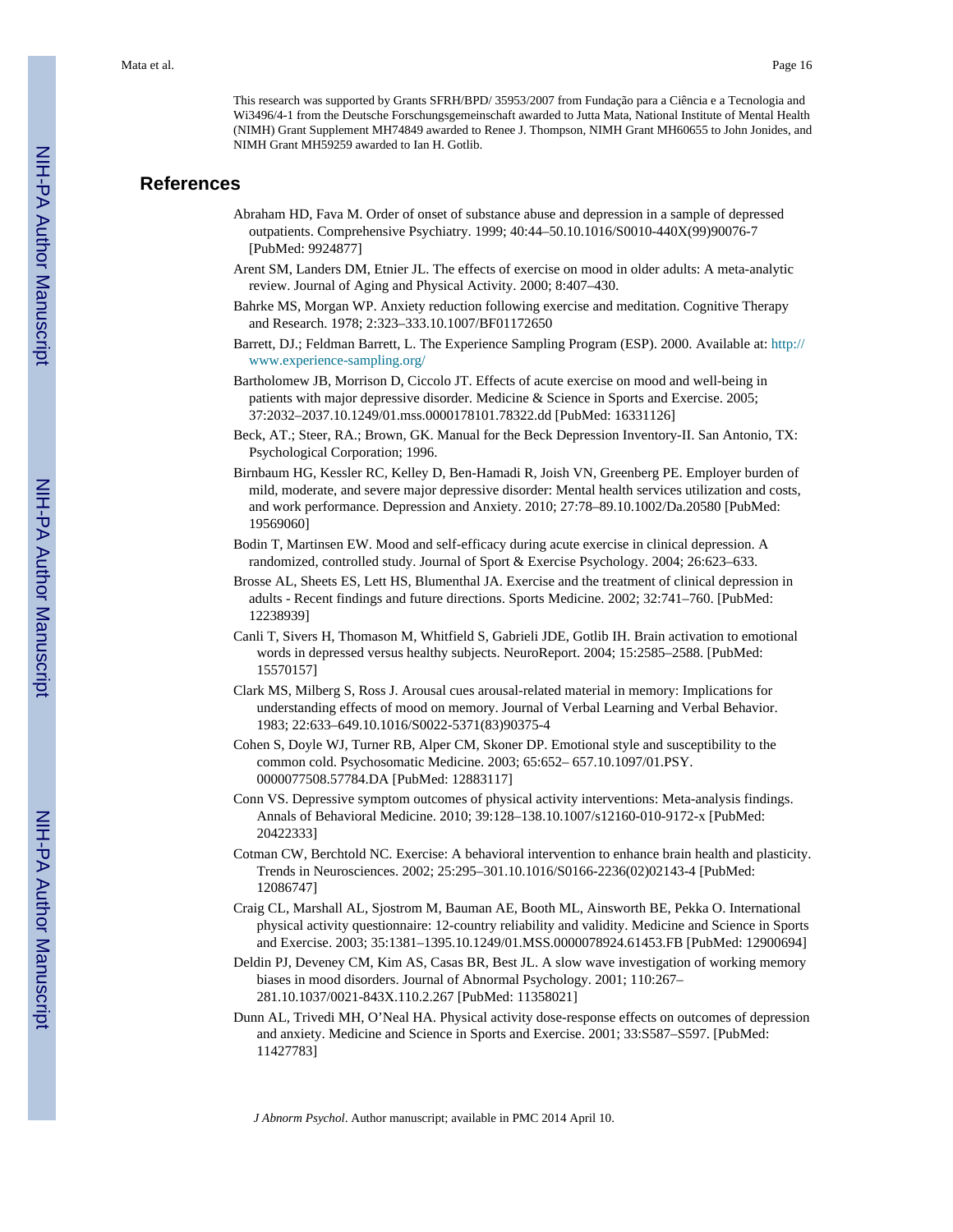- Dunton GF, Atienza AA, Castro CM, King AC. Using ecological momentary assessment to examine antecedents and correlates of physical activity bouts in adults age 50+years: A pilot study. Annals of Behavioral Medicine. 2009; 38:249–255.10.1007/S12160-009-9141-4 [PubMed: 20052568]
- Dunton GF, Whalen CK, Jamner LD, Henker B, Floro JN. Using ecologic momentary assessment to measure physical activity during adolescence. American Journal of Preventive Medicine. 2005; 29:281–287.10.1016/j.amepre.2005.07.020 [PubMed: 16242590]
- Ebner-Priemer UW, Eid M, Kleindienst N, Stabenow S, Trull TJ. Analytic strategies for understanding affective (in)stability and other dynamic processes in psychopathology. Journal of Abnormal Psychology. 2009; 118(1):195–202.10.1037/A0014868 [PubMed: 19222325]
- Eisenhower, D.; Mathiowetz, NA.; Morgenstein, D. Recall error: Sources and bias reduction techniques. In: Bieber, PP.; Groves, RM.; Lyberg, LE.; Mathiowetz, NA.; Sudman, S., editors. Measurement errors in surveys. New York: Wiley; 1991. p. 127-144.
- Ekkekakis P. Pleasure and displeasure from the body: Perspectives from exercise. Cognition & Emotion. 2003; 17:213–39.10.1080/02699930244000282
- Ekman, P.; Friesen, WV.; Ellsworth, P. Emotion in the human face: Guidelines for research and an integration of findings. New York: Pergamon Press; 1972.
- First, MB.; Spitzer, RL.; Gibbon, M.; Williams, JBW. The Structured Clinical Interview for DSM–IV– TR Axis I disorders. New York: NY State Psychiatric Institute, Biometrics Research; 2001.
- Focht BC, Gauvin L, Rejeski WJ. The contribution of daily experiences and acute exercise to fluctuations in daily feeling states among older, obese adults with knee osteoarthritis. Journal of Behavioral Medicine. 2004; 27:101–121.10.1023/B:JOBM.0000019847.80315.4d [PubMed: 15171102]
- Gauvin L, Rejeski WJ, Norris JL. A naturalistic study of the impact of acute physical activity on feeling states and affect in women. Health Psychology. 1996; 15:391–397. [PubMed: 8891718]
- Gauvin L, Rejeski WJ, Reboussin BA. Contributions of acute bouts of vigorous physical activity to explaining diurnal variations in feeling states in active, middle-aged women. Health Psychology. 2000; 19:365–375. [PubMed: 10907655]
- George JM, Brief AP. Feeling good-doing good: A conceptual analysis of the mood at workorganizational spontaneity relationship. Psychological Bulletin. 1992; 112:310–329. [PubMed: 1454897]
- Giacobbi PR, Hausenblas HA, Frye N. A naturalistic assessment of the relationship between personality, daily life events, leisure-time exercise, and mood. Psychology of Sport and Exercise. 2005; 6:67–81.10.1016/J.Psychsport.2004.10.009
- Godin G, Shepard RJ. A simple method to assess exercise behavior in the community. Canadian Journal of Applied Sport Sciences. 1985; 10:141–146.
- Gotlib IH, Joormann J. Cognition and depression: Current status and future directions. Annual Review of Clinical Psychology. 2010; 6:285–312.10.1146/annurev.clinpsy.121208.131305
- Gotlib IH, Krasnoperova E, Yue DN, Joormann J. Attentional biases for negative interpersonal stimuli in clinical depression. Journal of Abnormal Psychology. 2004; 113:127–135.10.1037/0021-843x. 113.1.127
- Grossman P, Deuring G, Garland SN, Campbell TS, Carlson TS. Patterns of objective physical functioning and perception of mood and fatigue in posttreatment breast cancer patients and healthy controls: An ambulatory psychophysiological investigation. Psychosomatic Medicine. 2008; 70:819–828.10.1097/PSY.0b013e31818106f1 [PubMed: 18725433]
- Hamer M, Molloy GJ, de Oliveira C, Demakakos P. Leisure time physical activity, risk of depressive symptoms, and inflammatory mediators: The English Longitudinal Study of Ageing. Psychoneuroendocrinology. 2009; 34(7):1050–1055.10.1016/j.psyneuen.2009.02.004 [PubMed: 19272716]
- Haskell WL, Lee IM, Pate RR, Powell KE, Blair SN, Franklin BA, Bauman A. Physical activity and public health: Updated recommendation for adults from the American College of Sports Medicine and the American Heart Association. Medicine and Science in Sports and Exercise. 2007; 39:1423–1434.10.1161/Circulationaha.107.185649 [PubMed: 17762377]
- Jolly JB, Dyck MJ, Kramer TA, Wherry JN. Integration of positive and negative affectivity and cognitive content-specificity: Improved discrimination of anxious and depressive symptoms.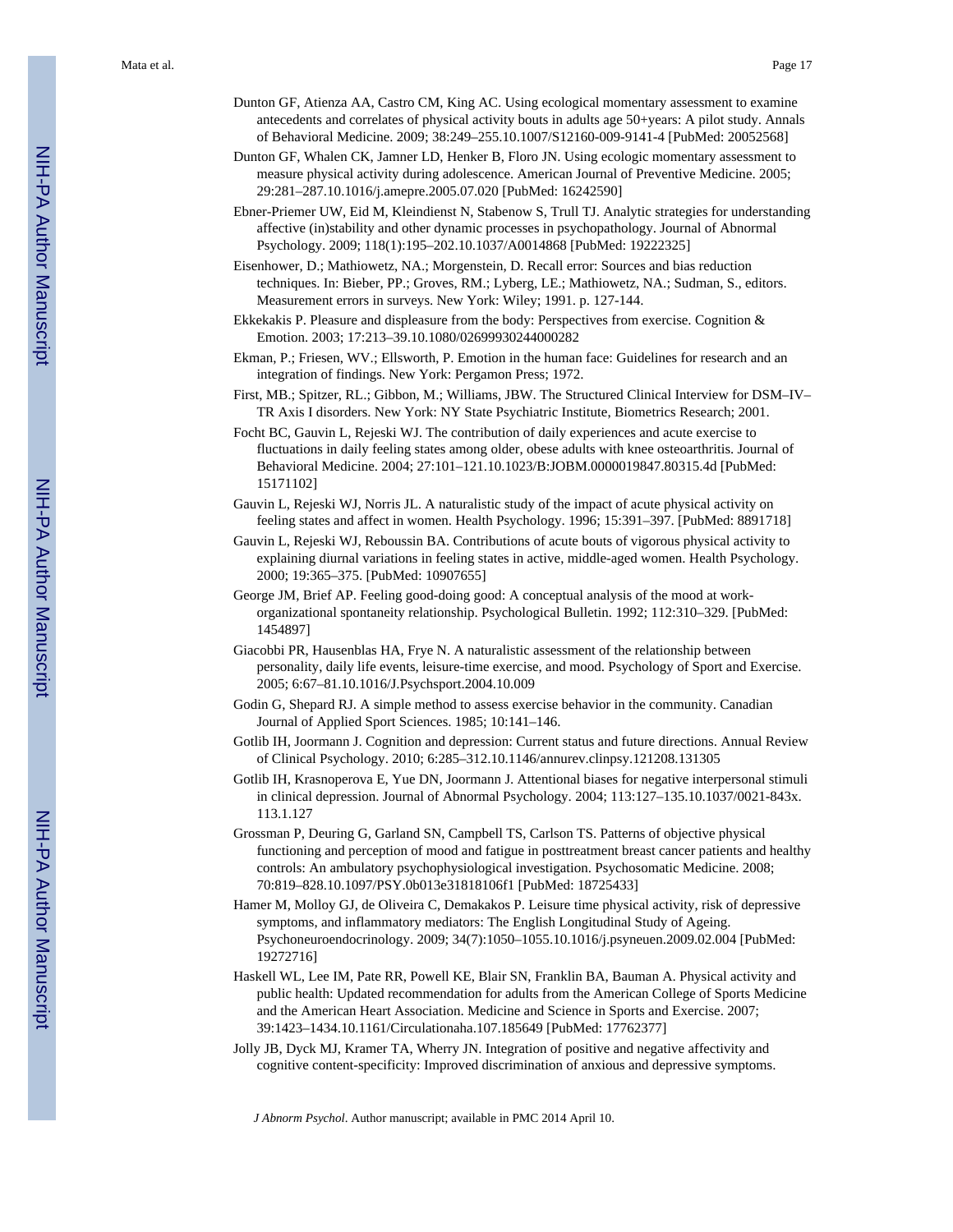Journal of Abnormal Psychology. 1994; 103:544–552.10.1037/0021-843X.103.3.544 [PubMed: 7930054]

- Joormann J, Teachman BA, Gotlib IH. Sadder and less accurate? False memory for negative material in depression. Journal of Abnormal Psychology. 2009; 118:412–417.10.1037/a0015621 [PubMed: 19413415]
- Kanning M, Schlicht W. Be active and become happy: An ecological momentary assessment of physical activity and mood. Journal of Sport & Exercise Psychology. 2010; 32:253–261. [PubMed: 20479481]
- Kessler, RC.; Wang, PS. The epidemiology of depression. In: Gotlib, IH.; Hammen, CL., editors. Handbook of depression. 2. New York: Guilford Press; 2009. p. 5-22.
- Knapen J, Sommerijns E, Vancampfort D, Sienaert P, Pieters G, Haake P, Peuskens J. State anxiety and subjective well-being responses to acute bouts of aerobic exercise in patients with depressive and anxiety disorders. British Journal of Sports Medicine. 2009; 43:756–759.10.1136/bjsm. 2008.052654 [PubMed: 19019899]
- Lawlor DA, Hopker SW. The effectiveness of exercise as an intervention in the management of depression: Systematic review and meta-regression analysis of randomised controlled trials. British Medical Journal. 2001; 322:763–767.10.1136/bmj.322.7289.763 [PubMed: 11282860]
- Levens SM, Gotlib IH. Updating positive and negative stimuli in working memory in depression. Journal of Experimental Psychology: General. 2010; 139:654–664.10.1037/a0020283 [PubMed: 21038984]
- Lindwall M, Rennemark M, Halling A, Berglund J, Hassmen P. Depression and exercise in elderly men and women: Findings from the Swedish National Study on Aging and Care. Journal of Aging and Physical Activity. 2007; 15(1):41–55. [PubMed: 17387228]
- Mata J, Thompson RJ, Gotlib IH. BDNF genotype moderates the relation between physical activity and depressive symptoms. Health Psychology. 2010; 29(2):130–133.10.1037/a0017261 [PubMed: 20230085]
- Mead GE, Morley W, Campbell P, Greig CA, McMurdo M, Lawlor DA. Exercise for depression. Cochrane Database of Systematic Reviews. 2009:Cd004366.10.1002/14651858.CD004366.pub4 [PubMed: 19588354]
- Merikangas KR, Angst J, Eaton W, Canino G, Rubio-Stipec M, Wacker H, Kupfer DJ. Comorbidity and boundaries of affective disorders with anxiety disorders and substance misuse: Results of an international task force. British Journal of Psychiatry. 1996; 168(suppl 30):58–67.
- Moberly NJ, Watkins ER. Ruminative self-focus and negative affect: An experience sampling study. Journal of Abnormal Psychology. 2008; 117:314–323.10.1037/0021-843X.117.2.314 [PubMed: 18489207]
- Morgan WP. Psychogenic factors and exercise metabolism a review. Medicine and Science in Sports and Exercise. 1985; 17:309–316. [PubMed: 3894867]
- Nezlek JB. Multilevel random coefficient analyses of event- and interval-contingent data in social and personality psychology research. Personality and Social Psychology Bulletin. 2001; 27:771– 785.10.1177/0146167201277001
- Palomo T, Beninger RJ, Kostrzewa RM, Archer T. Affective status in relation to impulsive, motor and motivational symptoms: Personality, development and physical exercise. Neurotoxicity Research. 2008; 14:151–168.10.1007/BF03033807 [PubMed: 19073423]
- Phillips WJ, Hine DW, Thorsteinsson EB. Implicit cognition and depression: A meta-analysis. Clinical Psychology Review. 2010; 30:691–709.10.1016/j.cpr.2010.05.002 [PubMed: 20538393]
- Pizzagalli DA, Iosifescu D, Hallett LA, Ratner KG, Fava M. Reduced hedonic capacity in major depressive disorder: Evidence from a probabilistic reward task. Journal of Psychiatric Research. 2008; 43:76–87.10.1016/j.jpsychires.2008.03.001 [PubMed: 18433774]
- Reed J, Ones DS. The effect of acute aerobic exercise on positive activated affect: A meta-analysis. Psychology of Sport and Exercise. 2006; 7:477–514.10.1016/j.psychsport.2005.11.003
- Silva MN, Markland D, Carraça EV, Vieira PN, Coutinho SR, Minderico CS, Teixeira PJ. Exercise autonomous motivation predicts 3-year weight loss in women. Medicine & Science in Sports & Exercise. 2011; 43:728–737. [PubMed: 20689448]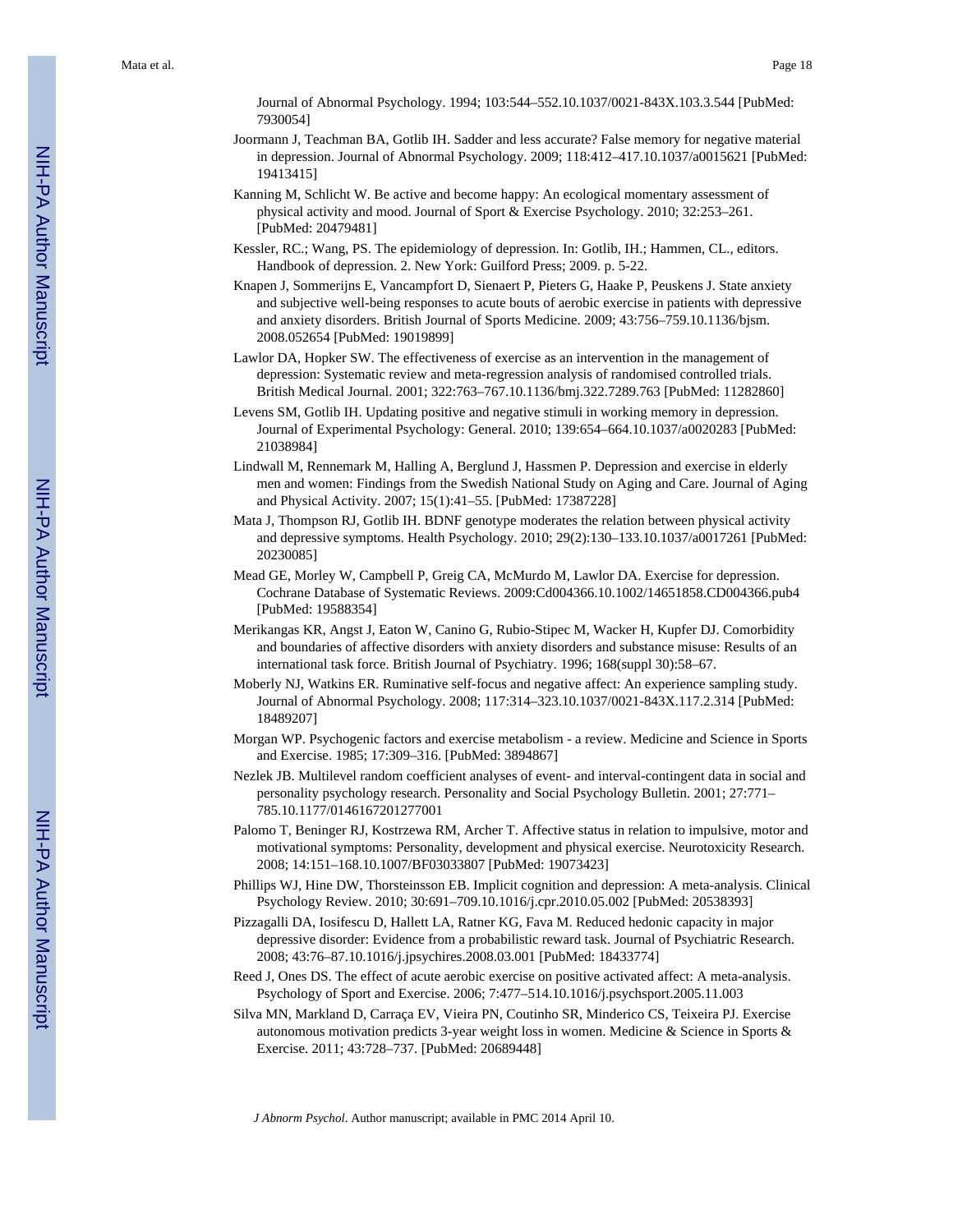- Steer RA, Ball R, Ranieri WF, Beck AT. Dimensions of the Beck Depression Inventory-II in clinically depressed outpatients. Journal of Clinical Psychology. 1999; 55:117–128.10.1002/ (SICI)1097-4679(199901)55:1<117::AID-JCLP12>3.0.CO;2-A [PubMed: 10100838]
- Sullivan LE, Fiellin DA, O'Connor PG. The prevalence and impact of alcohol problems in major depression: A systematic review. The American Journal of Medicine. 2005; 118:330–341.10.1016/ j.amjmed.2005.01.007 [PubMed: 15808128]
- Thompson PD, Buchner D, Pina IL, Balady GJ, Williams MA, Marcus BH, Costa F. Exercise and physical activity in the prevention and treatment of atherosclerotic cardiovascular disease - A statement from the Council on Clinical Cardiology (Subcommittee on Exercise, Rehabilitation, and Prevention) and the Council on Nutrition, Physical Activity, and Metabolism (Subcommittee on Physical Activity). Circulation. 2003; 107(24):3109–3116.10.1161/01.ATV. 0000089628.63625.D4 [PubMed: 12821592]
- Trull TJ, Solhan MB, Tragesser SL, Jahng S, Wood PK, Piasecki TM, Watson D. Affective instability: Measuring a core feature of borderline personality disorder with ecological momentary assessment. Journal of Abnormal Psychology. 2008; 117:647–661.10.1037/a0012532 [PubMed: 18729616]
- Wadden TA, Stunkard AJ, Smoller JW. Dieting and depression: A methodological study. Journal of Consulting and Clinical Psychology. 1986; 54:869–871.10.1037/0022-006X.54.6.869 [PubMed: 3794038]
- Watson D, Clark LA, Tellegen A. Development and validation of brief measures of positive and negative affect: The PANAS scales. Journal of Personality and Social Psychology. 1988; 54:1063– 1070.10.1037/0022-3514.54.6.1063 [PubMed: 3397865]
- Watson D, Clark LA, Weber K, Assenheimer JS. Testing a tripartite model: II. Exploring the symptom structure of anxiety and depression in student, adult, and patient samples. Journal of Abnormal Psychology. 1995; 104:15–25.10.1037/0021-843X.104.1.3 [PubMed: 7897037]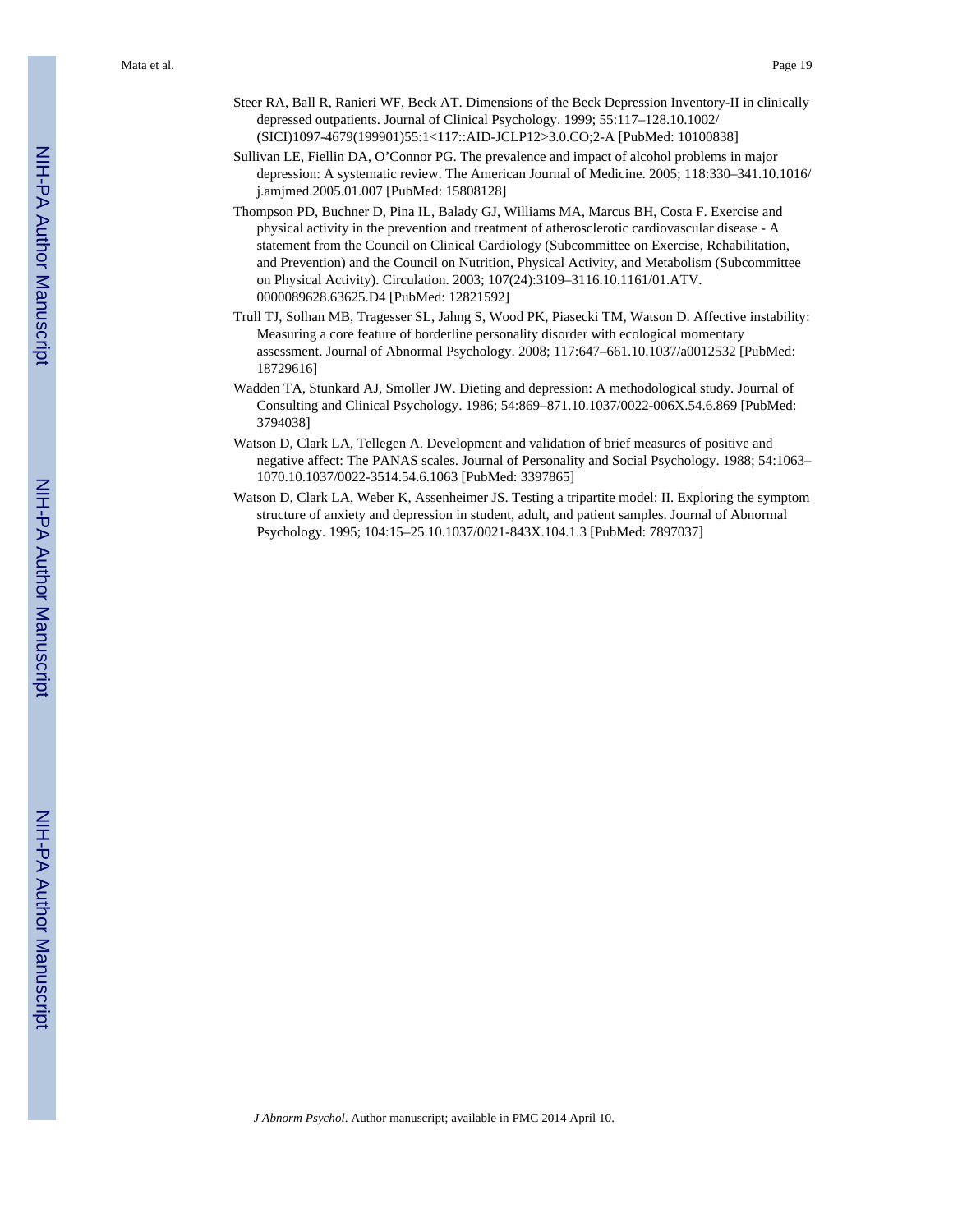Mata et al. Page 20



#### **Figure 1.**

Aggregated within-person affect (prompt level) separated by intensity level of activity and participant group. Error bars represent standard errors of the mean. Because HLM estimates the standard error of the difference between groups and not the standard errors of each mean value, the values shown in this graph are the aggregated mean of the intraindividual mean of each participant's affect over the experience sampling week; the standard errors are derived from this aggregated mean. The PA and NA values shown here are not adjusted for time-ofday effects.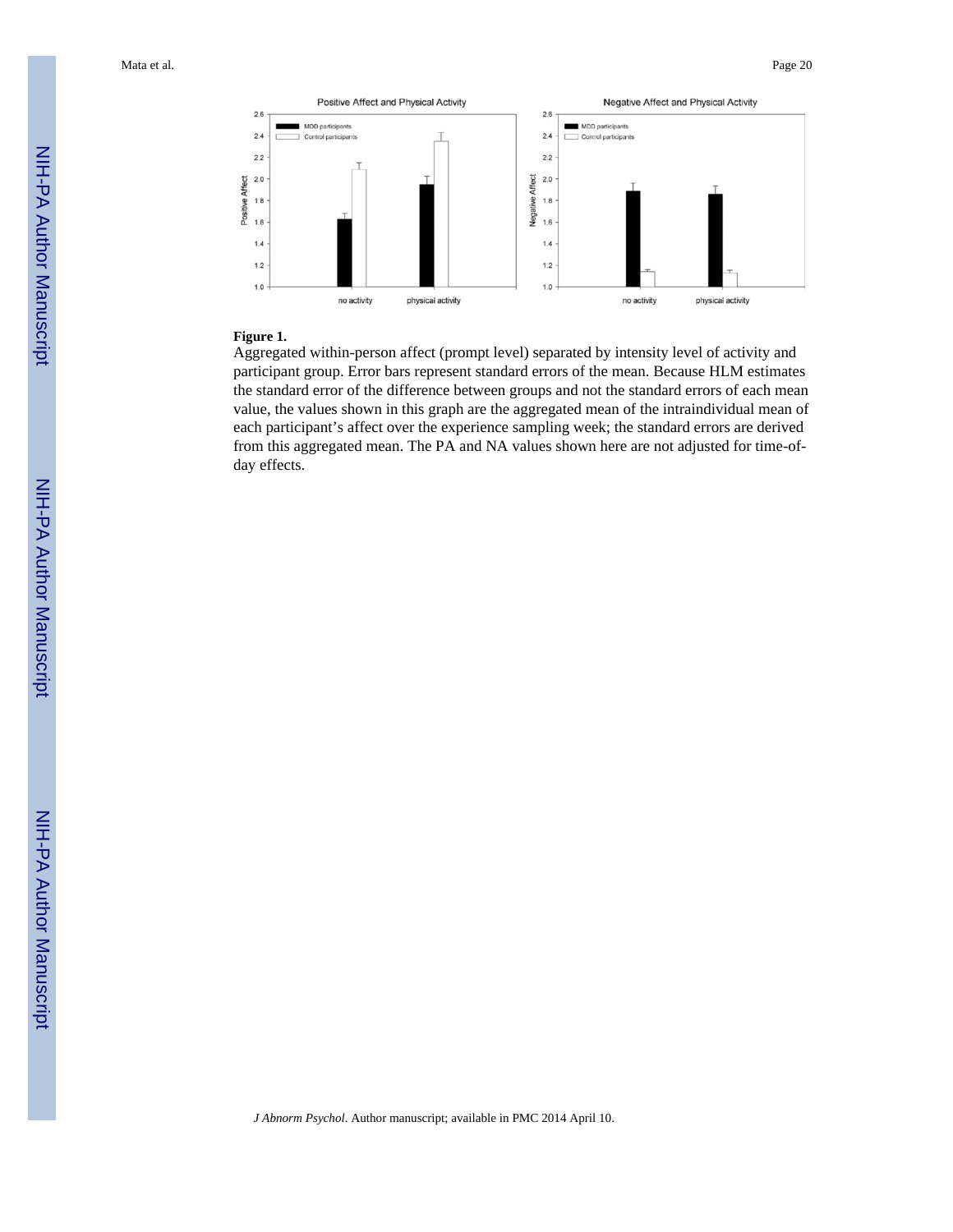Mata et al. Page 21



## **Figure 2.**

PA over subsequent prompts at which physical activity either occurred at neither occasion or occurred between the first and second occasions, separated by participant group. Error bars represent standard errors of the mean. Because HLM estimates the standard error of the difference between groups and not the standard errors of each mean value, the values shown in this graph are the aggregated mean of the intraindividual mean of each participant's affect over the experience sampling week; the standard errors are derived from this aggregated mean. The PA values shown here are not adjusted for time-of-day effects.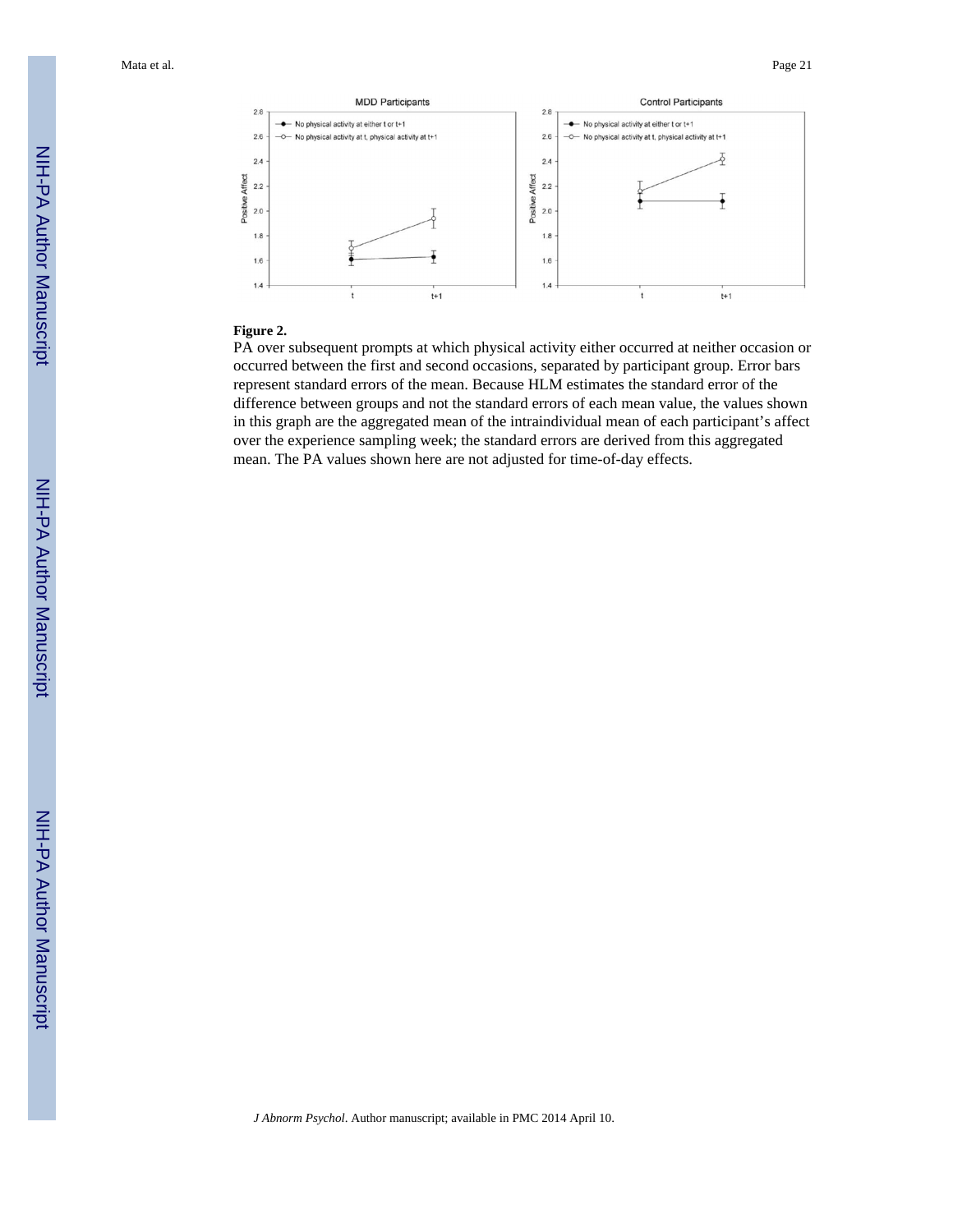# **Table 1**

Demographic Characteristics of Participants With MDD and Control Participants

|                   | MDD participants $(n = 53)$ | Control participants ( $n = 53$ ) | <b>Statistical difference values</b> |
|-------------------|-----------------------------|-----------------------------------|--------------------------------------|
| BDI score, M (SD) | 32.2(8.6)                   | 1.7(2.3)                          | $t(104) = -24.86, p < .001$          |
| Age, M (SD)       | 28.2(6.4)                   | 25.4(6.4)                         | $t(104) = -2.19, p = .03$            |
| Ethnicity $(n)$   |                             |                                   | $\gamma^2(5) = 7.79, p = .17$        |
| African American  | 3                           | 5                                 |                                      |
| Asian             | $\overline{c}$              | 9                                 |                                      |
| Caucasian         | 39                          | 33                                |                                      |
| Hispanic          | $\overline{c}$              | 1                                 |                                      |
| Multiracial       | 5                           | 5                                 |                                      |
| Other             | 2                           | $\mathbf{0}$                      |                                      |
| Education $(n)$   |                             |                                   | $\chi^2(3) = 6.67, p = .08$          |
| High school       | 6                           | $\mathbf{0}$                      |                                      |
| Some college      | 20                          | 25                                |                                      |
| Bachelor's        | 23                          | 23                                |                                      |
| Master's          | 4                           | 5                                 |                                      |
| Gender $(n)$      |                             |                                   | $\chi^2(1) = 0.18, p = .83$          |
| Female            | 38                          | 36                                |                                      |
| Male              | 15                          | 17                                |                                      |

*Note.* MDD = Major Depressive Disorder; BDI = Beck Depression Inventory – II.